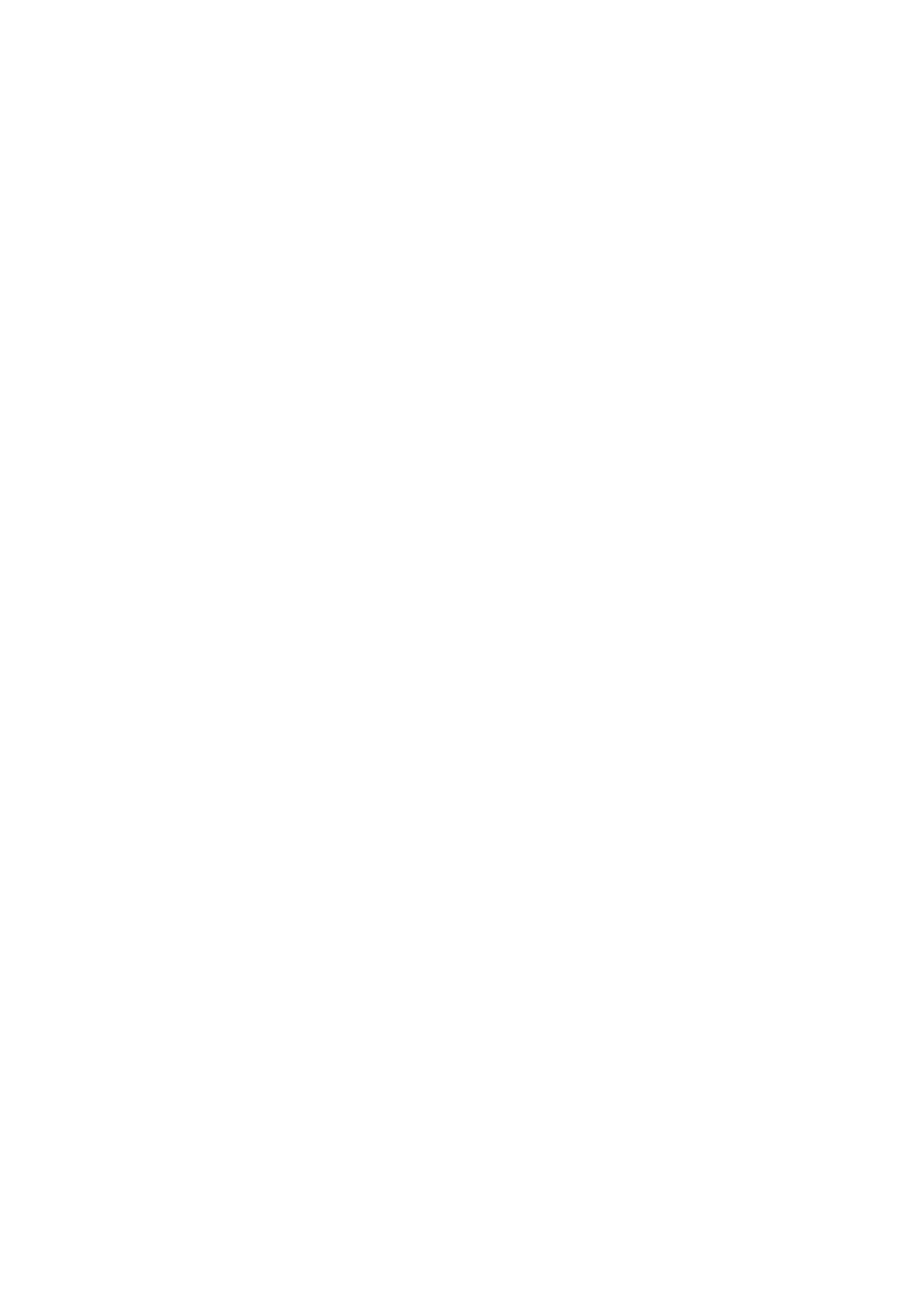فرهنگ مدیریت سال چهارم، شماره دوازدهم، بهار 1385  $5 - 30$  صفحه

## $^1$ دولت الکترونیک، پویایی نهادی و بحران اعتمادسازی

۔<br>آرین قلی یور <sup>2</sup> علی پیران نژاد<sup>3</sup>

## چکیدہ

در سایه گسترش تکنولوژی ارتباطات و اطلاعات، مبادلات بین انسانها از راه دور، جایگزین تعاملات چهره به چهره سنتي شده است. در اين مبادلات كه تكنولوژي بين ملت و دولـت فاصـله مکانی و زمانی به وجود آورده است، میزان اعتماد ممکن است دچار نوسان شود. از آنجائیکه وجود اعتماد ; پرینای وجود دولتهای دموکراتیک می باشد، این مقالـه درصـدد اسـت تـا اثـرات دولـت الکترونیک بر نهادهای اولیه و تاثیر آن بر میزان اعتماد به دولت را تبیین کند. عدالت در مدل پـنج بعدی نیز به عنوان متغیر اثرگذار بر این رابطه مورد بررسی قرار گرفته است. بدین منظور نظـرات سه گروه اساتید مدیریت دولتی، مدیران اجرایی در دولـت و دانشــجویان مــدیریت دولتــی مــورد بررسی قرار گرفته است. یافتههای تحقیق حاکی از وجود رابطه معنیدار بسین پویائیهـای نهـادی دولت الکترونیک و میزان اعتماد در بین مردم است.

## واژگان کلیدی

دولت الكترونيك، اعتماد، نهادهاي اوليه، عدالت.

2. استادیار گروه مدیریت دولتی دانشگاه تهران

<sup>1 .</sup> این تحقیق از محل Grant گروه مدیریت دولتی دانشگاه تهران انجام شده است. محققان اغتنام فرصت کرده و از دست اندر کاران دانشگاه تهران در این زمینه تشکر می نمایند.

<sup>3.</sup> دانشجوی کارشناسی ارشد مدیریت دولتی دانشگاه تهران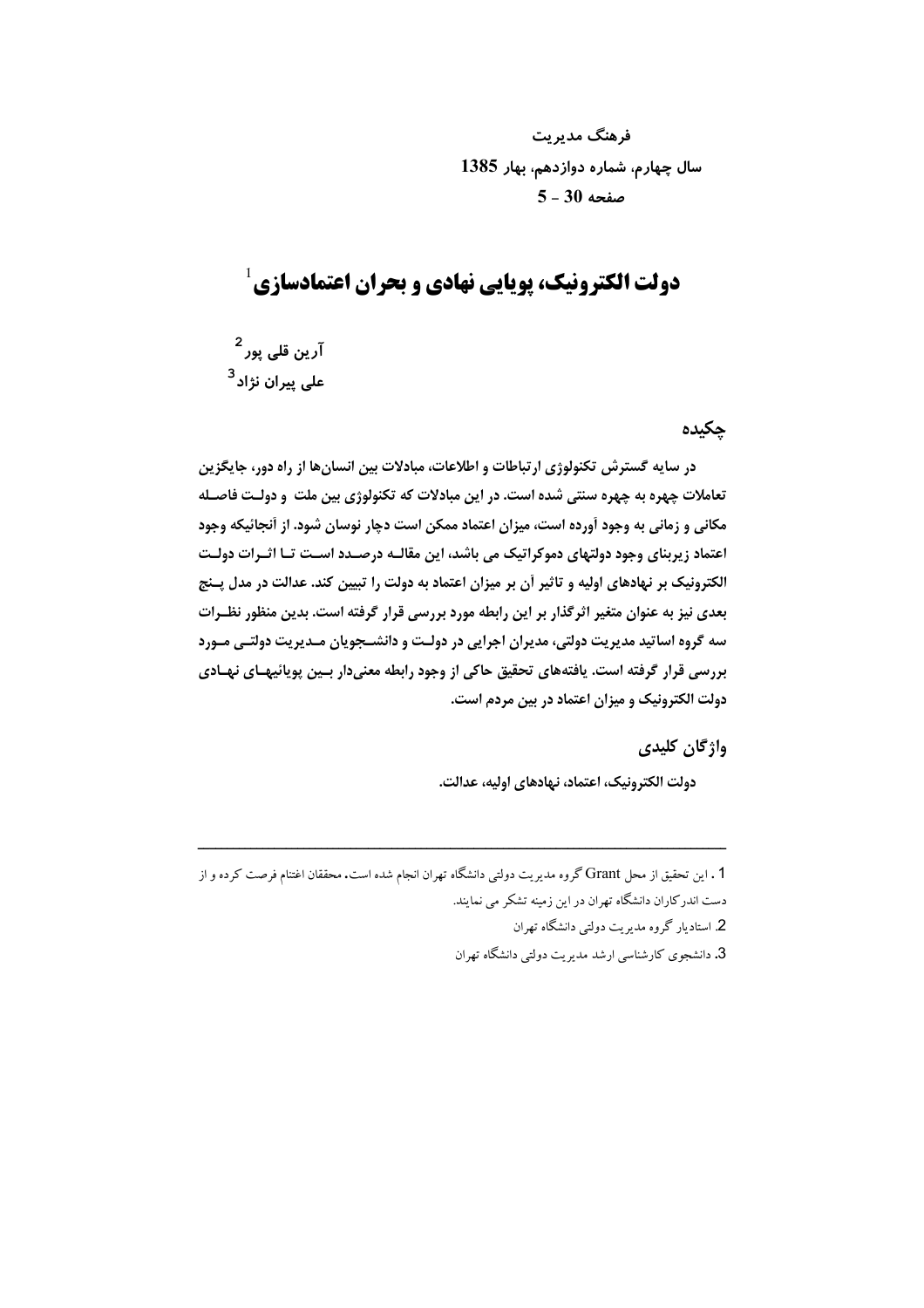#### مقدمه

یکی از تفاوتهای اساسی جهان امروز با دنیای سنتی این اسـت کـه افـراد متعامـل ممکن است هیچ وقت همدیگر را به صورت چهره به چهره ندیده باشند. این مساله باعـث می شود که ارتباطات غیر کلامی که غنای خاصی هم دارد از فرایند ارتباطی حذف شـود. یکی از واسطههای اصلی بین دولتهای معاصر و ملت هـا، تکنولـوژی اطلاعـات اسـت. وقتی ارتباطات چهره به چهره که یکی از مسائل اساسی چگونگی اعتماد به طـرف مقابــل است. تبدیل به ارتباطات از راه دور می شود یعنی در حالتی که تکنولوژی واسطه ارتبـاط مرشود، ریسک ارتباطات بالا مررود. برای مثال تحقیقات زیادی بحث نسود سا کمسود اعتماد در تجارت الکترونیک را یادآور شدهاند(ایگـر $1$ 101؛ گرابنــر و کاچــا $3.2003$ ). تلاش برای اعتمادسازی در بین دولتها در دهههای اخیر زیاد به چشم می خورد. دولتها همانند سازمانهای بخش خصوصی به این موضوع اعتقاد پیدا کردهاند کـه دولـت وقتــی دارای سرمایه اجتماعی بالایی باشد مولدتر است(یوتنــام<sup>3</sup>،2000). یکــی از اصــلی تــرین عوامل در سرمايه اجتماعي بحث اعتماد است(كولمن<sup>4</sup>،1988؛ فوكوياما<sup>5</sup>،1995؛ گليزر و ديگران°،2000). وقتي اعتماد بين دولت و ملت وجود داشــته باشــد هزينــه کنتــرل@ــاي اضافی پایین می آید و علاوه بر مزایای اجتماعی، منافع اقتصـادی نیــز بــه دنبــال خواهــد داشت(اوزلانر 2002٪). از منظر اقتصادی اعتماد برای همه مبادلات بین کنشگران فردی یا سازمانی یک مساله حیاتی است(داسگویتا<sup>8</sup>،1988: 49). در قرن بیستم تحقیقات حاکی از اَن است که اعتماد عمومی همبستگی مثبتی با اقتصــاد ســالم دارد(ریــدل<sup>9</sup>،2004). حتــی شواهدی در زمینه نقش اعتماد در ساختن سرمایه سیاسی و تــاثیر مهــم آن در رفتــار رای

- 1. Egger
- 2. Grabner and Kauscha
- 3. Putnam
- 4 Coleman
- 5. Fukuyama
- 6. Glaeser et al
- 7 .Uslaner
- 8. Dasgupta
- 9. Riedl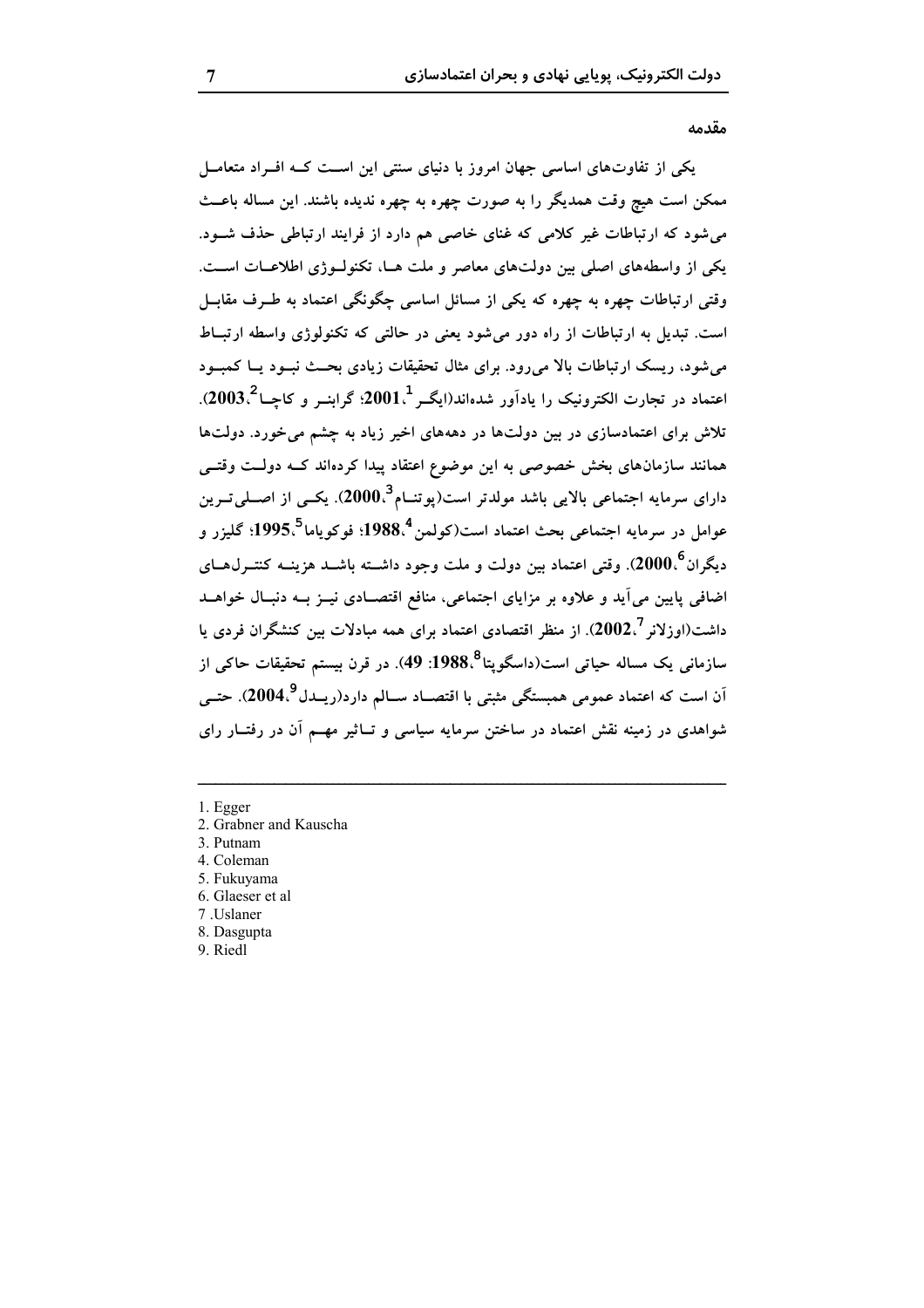دهندگان وجود دارد. به عقیده توماس هابس، اعتماد زندگی را آسان تر و امن تر می کنــد و پیش شرطی برای همکاری و همپاری افراد است و همچنین ابزاری برای کاهش پیچیدگی اجتماع است(لوهمان <sup>'</sup>،1994).

لازم به ذکر است که مطالعات در این زمینه می تواند به دو دسته جداگانــه تقســیم شود یکی بحث قابل اعتماد بودن خود تکنولــوژی اســت و دیگــری قابــل اعتمــاد بــودن کنشگرانی است که با هم به صورت الکترونیکی تعامل میکنند. علاوه بر اعتماد انسان بـه انسان و اعتماد انسان به ماشین نوع سومی از اعتماد را نام می برند که اعتماد عــام اســت. باید به این نکته توجه داشت که در اعتماد مــردم بــه دولــت الکترونیــک هــر ســه مــورد موضوعیت دارد و در این مقاله هر سه رویکرد مورد توجه قرار میگیرد.

ييشينه تحقيق

به گفته کنفوسیوس، "اگر مردم به دولتمردان خود اعتماد (ایمان) نداشته باشند، دولت توان ماندگاری ندارد". باید به این نکته توجه داشت که اعتماد مردم به دولـت، بــا جــنس اعتماد مردم به یکدیگر یا به یک موسسه یا به دانشگاه و... متفاوت است. چرا کــه اعتمــاد یک فرد به یک موسسه یا سازمان ارتباط نزدیکی با انتظارات و دانــش وی نســبت بــه اَن موسسه یا سازمان دارد(از طریق ارزیابی نیات و لیاقت افـرادی کــه وی بــا آنهــا در آن موسسه یا سازمان برخورد داشته شکل میگیرد)، در حالی که اعتماد یک فرد به دولت که شامل صدها و شاید میلیونها نفر است از طریق این مکـانیزم، کــاری غیــرممکن خواهــد بود(اجاقلو و زاهدی،1384). اعتماد به دولت، وهم انگیز و نامعقول است چرا کــه دانــش مورد نیاز برای ایجاد هرگونه اعتمـادی بــه راحتــی در دســترس شــهروندان عــادی قــرار نمی گیرد. علاوه بر آن هاردین تفاوتی بین اعتماد به دولت و اعتماد بــه مــردم قائــل شـــده است و پیشنهاد می کند که دولت نمی تواند به طور فعال بدنبال اعتماد مردم باشــد و فقــط میتواند با پافشراری بر رفتارهای اعتماد آمیز، آن اعتماد را بدست آورد(هاردین $2$ ،2002).

1. Luhmann

2. Hardin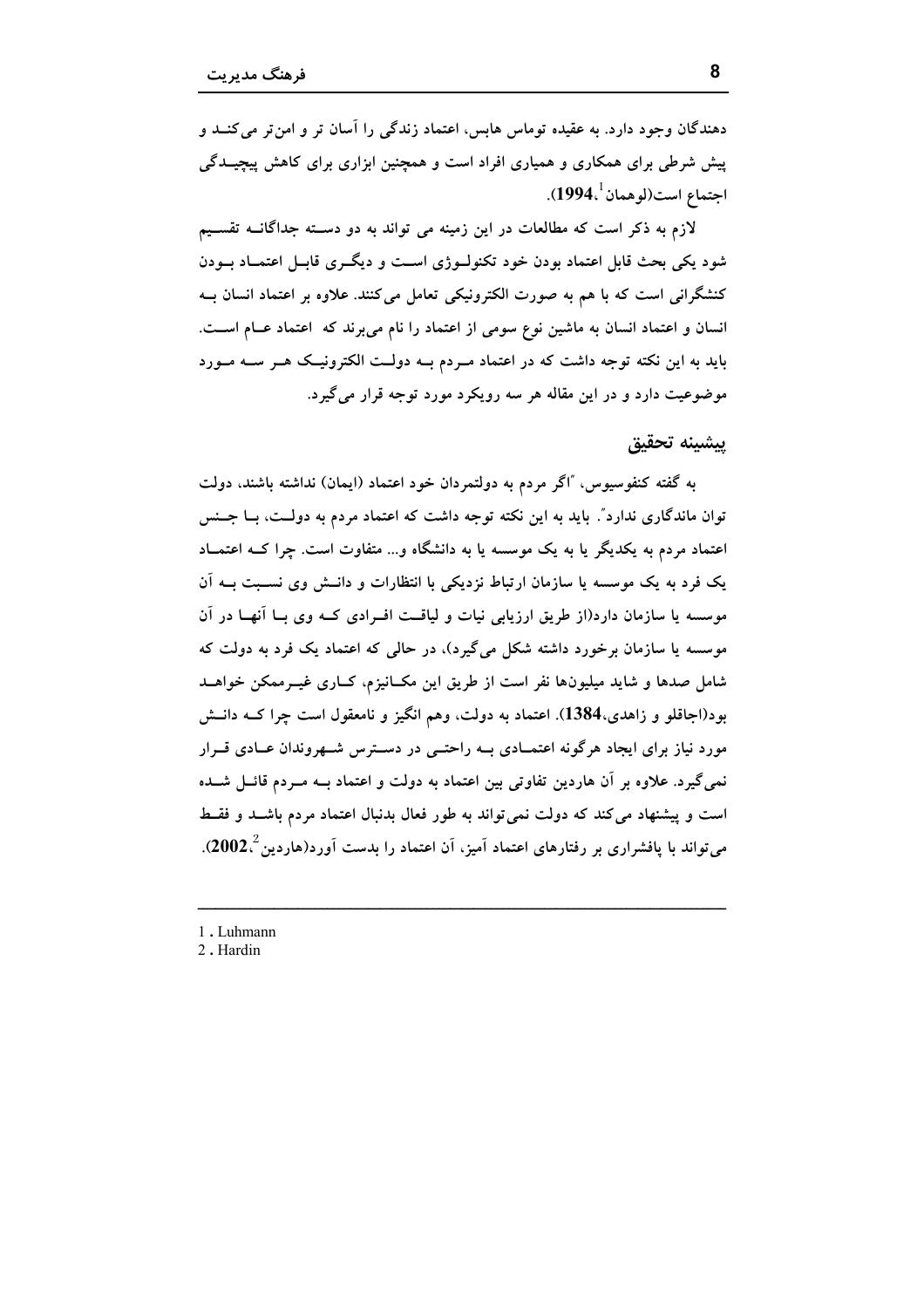اعتماد از دو دیدگاه نگریسته شده است:

- 1.بعد فودی اعتماد : یک روشی که در ارتباط با اعتماد بحث می کند این است کـه، اعتماد اجتماعی یک خصوصیت فردی است و ما باید برای فهم اینکه چــه کســی و چرا اعتماد می کند به تشریح جنبههای شخصیتی فرد بپردازیم. بر اساس ایسن روش، اعتماد و عدم اعتماد با ویژگیهای شخصیتی فرد و یا ویژگیهای فردی مثـل سـن، جنس و تحصیلات و... مرتبط است.
- 2.بعد جمعی اعتماد : روش دوم اعتماد اجتماعی به ویژگیهای اجتماعی افراد مربوط می شود. در این دیدگاه اعتماد، یک خصوصیت فردی نیست بلکه روابط اجتمـاعی است که بین افراد وجود دارد. در این روش اعتمـاد اجتمـاعی را بـا ویژگـیهـای اجتماعی افراد مثل درآمد، شأن اجتماعی، پایگاه اجتماعی، مذهب و آموزش مرتبط می کنند. در این دیدگاه اعتماد از منظر سیستمهای اجتمـاعی مثـل گـروههـا و اجتماعات و ملتها بررسی میشود (الوانی و دانایی فرد،1380).

در این دیدگاه دو موضوع مهم مدنظر قرار میگیرد که عبارتند از: اول اینکه، اعتمــاد محصول تجربه بوده و دائماً بروز می شود(هاردین،1998). دوم اینکه اعتماد یک موضــوع نهادی است، یعنی راههایی که افراد در آن به فعالیت می پردازند چــارچوبی بــرای اینکــه افراد بتوانند رفتارهای اعتمادآمیز یا گمان برانگیز را انجام دهند، ایجاد می کند بـرای مثــال نیروی پلیس صادق افرادش را ترغیب میکند تا رفتارهای اعتماد آمیز بــا دیگــران داشــته باشد در حالی که نیروی پلیسی که صداقت را پیشه نکند در نیروهای خود نیز ایــن رفتــار غیرصادقانه را نهادینه می کند. مطالعات بعدی روی اعتماد اجتماعی متغیرهای دیگری برای اعتماد قائل شدند که عبارتند از معیار خوش بینی شخص، اطمینان به همکـاری، و حـس داشتن کنترل بر زندگی شخصی فرد. نکته دیگر اینکه افرادی که اعتماد اجتمــاعی دارنــد، اعتماد خود را در حیطه شرایط و همچنین در ارتباط با دامنهای از موضـوعات اجتمــاعی مثل خانواده، دوست، شهروندان و سیاستها تشریح میکند. افرادی که اعتمـاد اجتمـاعی دارند، اعتماد خود را در شرایط مختلف به کار میبرند(نیوتن<sup>1</sup>،2004).

1. Newton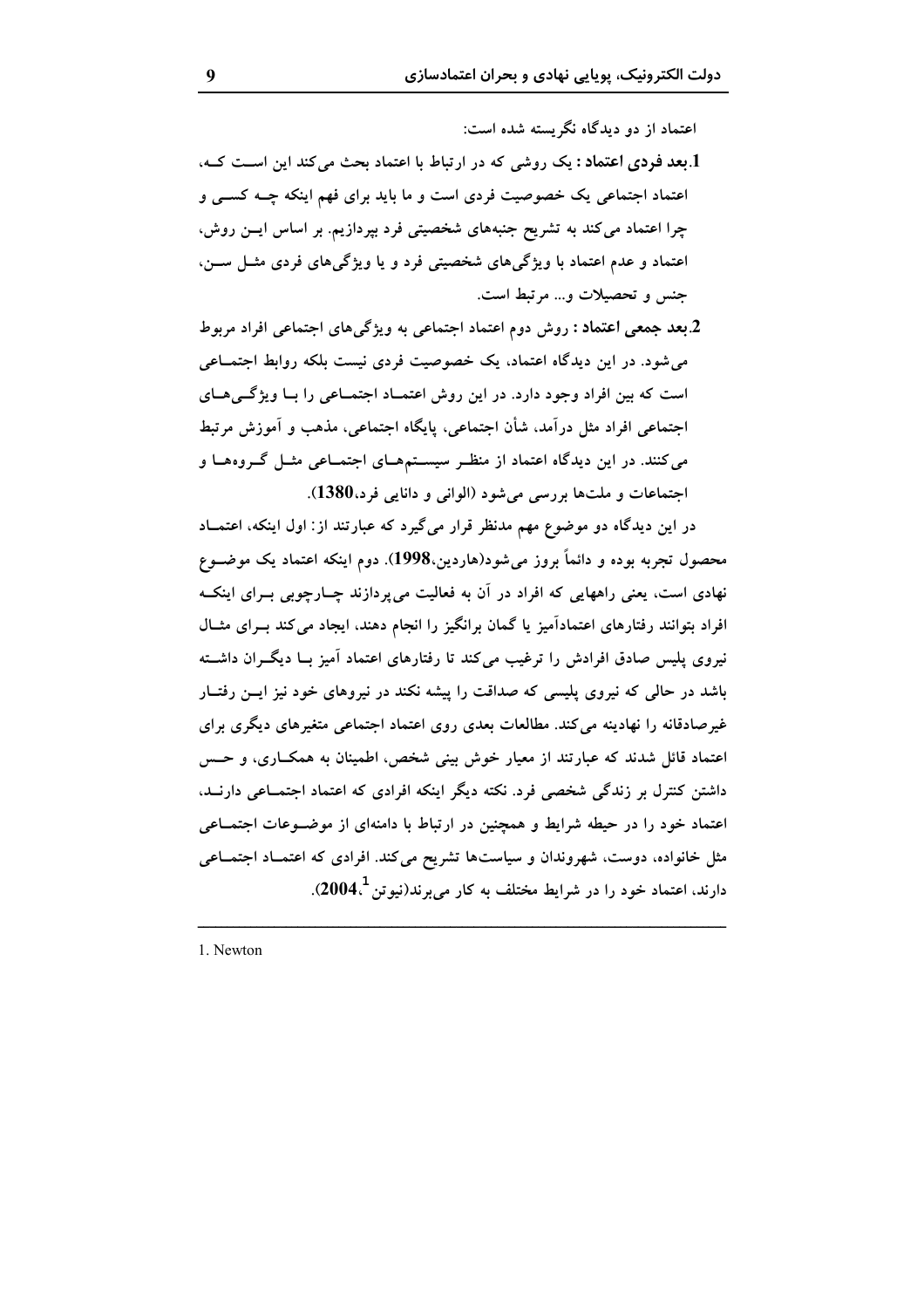تحقیقات انجام شده حاکم از رابطه مثبت بین ثروت و اعتماد عمومی اسـت؛ بــدین معنی که کشورهایی که از نظر دارائی و ثروت غنی تر هستند از اعتماد عمومی بیشتری در بين شهروندانشان برخوردارند(يكستون $2^{\,1}_{\cdot\cdot}$ 2002؛ انگلهــارت $2^{\,2}_{\cdot\cdot}$ 1999). البتــه مايــد توجــه داشت که وجود رابطه مثبت بین ثروت و اعتمـاد عمـومی شـاید بـدلیل ایــن باشــد کــه درکشورهای ثروتمند معمولاً نهادهای پنجگانه اثربخش و کارا بــوده و منــابع بــه شــکلی مناسب و سازنده تخصیص داده می شوند.

توماس معتقد است که علاوه بـر اعتمـاد بـر اسـاس انتظـارات جمعيــت شــناختى (دموگرافیک) و اعتماد فرآیند محور، نهادهای اجتماعی اولیه به صورت مستقیم به عنــوان ابزاری کارا از طریق انطباق با استانداردهای حرفهای یا ارزشهای اخلاقی به خلق اعتمـاد منجر مي شوند(توماس<sup>3</sup> 1998). اين سه ابــزار اعتمادســازي تحــت عنــاوين فرهنگــي -اجتماعی، اقتصادی و سیاسی طبقهبندی شده است، همچنین نمی توان این سه بعد اعتماد را از مفهوم باور سیاسی مجزا دانست. باور سیاسی به عنوان اینکه مردم این حسس را داشته باشند که میتوانند در توسعه سیاسی اثر بگذارند (باور سیاسی درونــی) و ادراک آنهــا از پاسخگو بودن دولت (باور سیاسی بیرونی) میباشد(پرنت و دیگران<sup>4</sup>،2005).

مدل خروج، اعتراض و وفاداری<sup>5</sup> هیرشمن بیان کننده این مطلب است که افراد از دو راه به دولت عکسالعمل نشان می دهند، آنها ممکن است بــرای تغییــرات مــوثر از طریــق اعتراض عمل کنند و یا به سازمان دیگری منتقل شوند (جابجا شوند)، دومـین راه بســتگی به میزان وفاداری آنها دارد. معمولاً حالت جابجــائی در زمینــه ســازمانهــای بازرگــانی و موسسات خصوصی است، چرا که فرد در این حالت از یــک موسســه بــه موسســه دیگــر جابجا می شود. ولی نکته اصلی اینجاست که اگر این جابجائی به سطح روابط بین دولت و شهروندان منتقل شود عواقب وخيمي را به همراه خواهد داشت، چرا كــه در ايــن شــرايط

- 1. Paxton
- 2. Inglehart
- 3. Thomas
- 4. Parent et al
- 5. Exit, voice, and loyalty model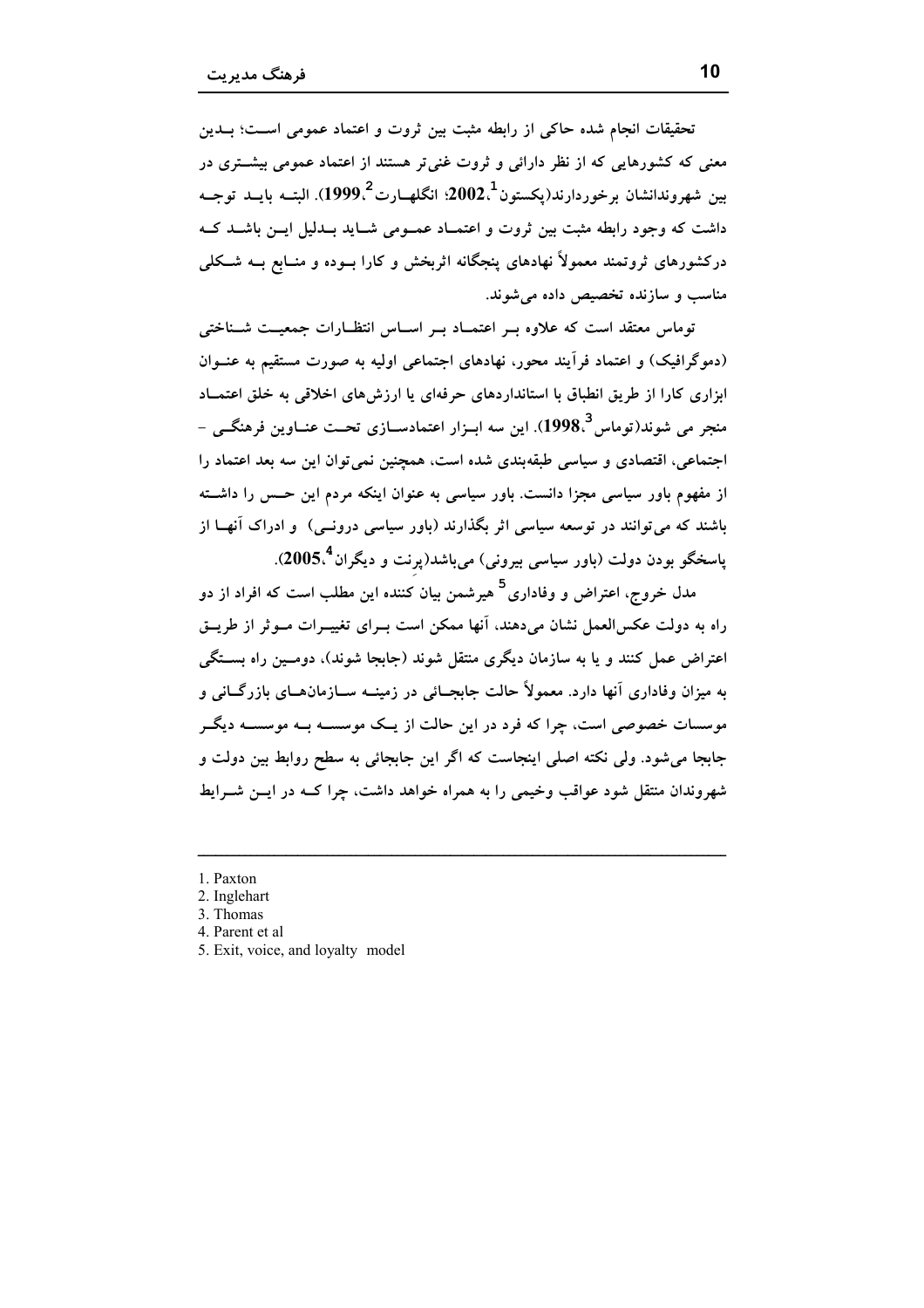شهروندان گزینه دیگری ندارند و تنها یک راه برای آنها باقی میماند و آن هم خروج (قطع رابطه با دولت) می باشد. این حالت بزرگ ترین ضربهای است که ممکن است یک دولت با آن مواجه شود؛ چرا که بزرگترین پشتوانه یک دولت فبارغ از هرگونــه منــابع مــالمي و...، شهروندان یا به عبارتی بهتر، شهروندان فعال جامعه هستند کــه فعالیــت ایشــان منجــر بــه مشروعیت بخشیدن به دولت شده و بقای آن را تضمین میکنند(هیرشمن  $1970$ .

به گفته فرانسیس بیکن «دولتها به عنوان موتورهای قدرتمندی هسـتند کــه آهسـته حرکت می کنند»<sup>2</sup>. این گفته بیکن امروز بیشتر به واقعیت نزدیکتر است تا زمــان گذشـــته، چراکــه دولــتهــا بــا اَهســتگی دوران انطبــاق بــا دولــت الکترونيــک را ســيري  $(1605<sup>3</sup> \cdot 5)$ مر كنند(مك

تحقیقات رابطه مثبتی بین عدالت ادارک شده و اعتماد مردم را نشان دادهاند و اینکـه این دو مفهوم به شدت به هم مرتبط هستند(کروپانزو و فولگر 1991<sup>4</sup>).

رمیل و هولمز و زانا<sup>5</sup> (1985) مدل سلسله مراتب اعتماد را طراحی کردند آنــان بــر این باور بودند که عواملی که در خلق اعتماد نقش دارند، ممکن است در طی زمان تغییــر کند. همچنین ایشان بیان داشتند که اعتماد در طی سه مرحلــه، از قابلیــت پــیش بینــی بــه وابستگی و بعد به اعتماد ارتقاء می باید.

استومیکا<sup>6</sup> (1999) شش عامل اصلی ایجادکننده اعتماد را بدین ترتیب بیان میکند:

- 1. نیک نامی(شهرت): به اعتقاد وی نیک نــامی تــاثیری از اینکــه دولــت بــه صــورت الکترونیکی باشد یا نباشد نمی پذیرد.
	- 2. عملكود: دولت الكترونيك عملكرد دولت را به طور قابل توجهي بهبود مي بخشد،
- 3. وجهه ظاهری: وجهه ظاهری بستگی به طراحی نرم افزار انسان محور (ســازگار بــا انسان) دارد.

- 5. Rempel and Holmes and Zana
- 6. Sztompka

<sup>1</sup> Hirschman

<sup>2. &</sup>quot;State as great engines, move slowly"

<sup>3.</sup> Bacon

<sup>4.</sup> Cropanzano and Folger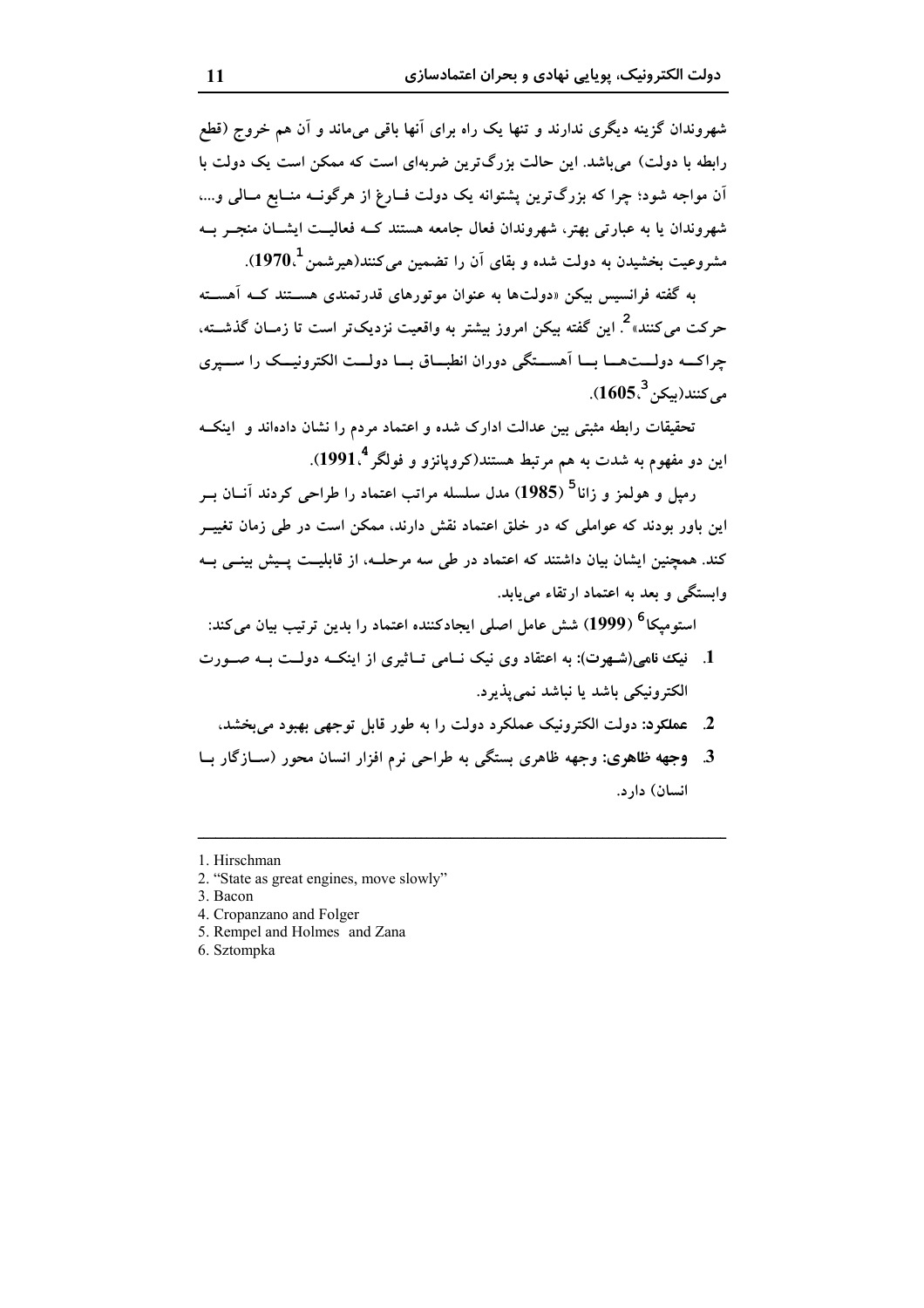- 4. ياسخگوئي: فرآيند ياسخگوئي نيز تحت تاثير دولت الكترونيك ارتقاء مي يابد.
- 5. پیش تعهد: پیش تعهد نیز از طریق ارائه مستندات، گواهی نامـههـا و. . . در هنگــام ارائه خدمت ايجاد مي شود.
- 6. عوامل تسهیلگو زمینهای: به عنوان فرهنگ اعتماد بوسیله رفتار شــهروندان و رفتــار دولت پرورش و توسعه مییابند.

همچنین استومپکا، تمایزی بین اعتماد ابزاری (مرتبط با اهداف ویژه)، اعتماد بر مبنای انتظارات اخلاقی ً و اعتماد امانتی(که بر مبنای وظایف قانونی یا شبه قانونی) قائل میشود. دولت به صورت کلی ابزاری برای تحقق اهداف شهروندان میباشــد کــه بنــدرت مــدعی اخلاقیات می شود و بیشتر به انجام وظایف قانونی می پردازد و همین باعث شده که بیشــتر به دنبال اعتماد ابزاری و اعتماد امانتی باشد.

نای و زلیکوف<sup>1</sup> (1997)، چهار بعد مهمی که با اعتمــاد عمــومی ارتبــاط دارنــد را بر شمر دهاند:

- 1. بعد عملکرد دولت
	- 2. بعد اقتصادي
- 3. بعد فرهنگی اجتماعی (کاهش سرمایه اجتماعی، بحرانهای خـانوادگی، تشــدید حس حقوق فردي) و
	- 4. بعد سياسي.

به اعتقاد نای، این 4 عامل به صورت مستقیم یا غیر مستقیم بــر اعتمــاد عمــومی بــر دولت تاثیر دارند البته وی بیان میکند که وجود ایـن ارتباطـات الزامـا واضـح و شـفاف نيست،چراكه اعتماد عمومي اغلب عكس العملي ادراكي نسبت به عملكرد دولت است، تا اینکه عینی باشد. یا به عبارت دیگر اعتماد مفهــومی پیچیــده و چنــدوجهی اســت و حــل بحران اعتمادسازی مستلزم راه حلی چند وجهی است.

سطح اعتماد فردی، آینهای است که عملکرد واقعی دولت را منعکس می کنــد و ایــن دو (اعتماد افراد و عملکرد دولت) همبستگی مثبت دارند. چرا کــه اعتمــاد یــک انعکــاس

1. Nye and Zelikow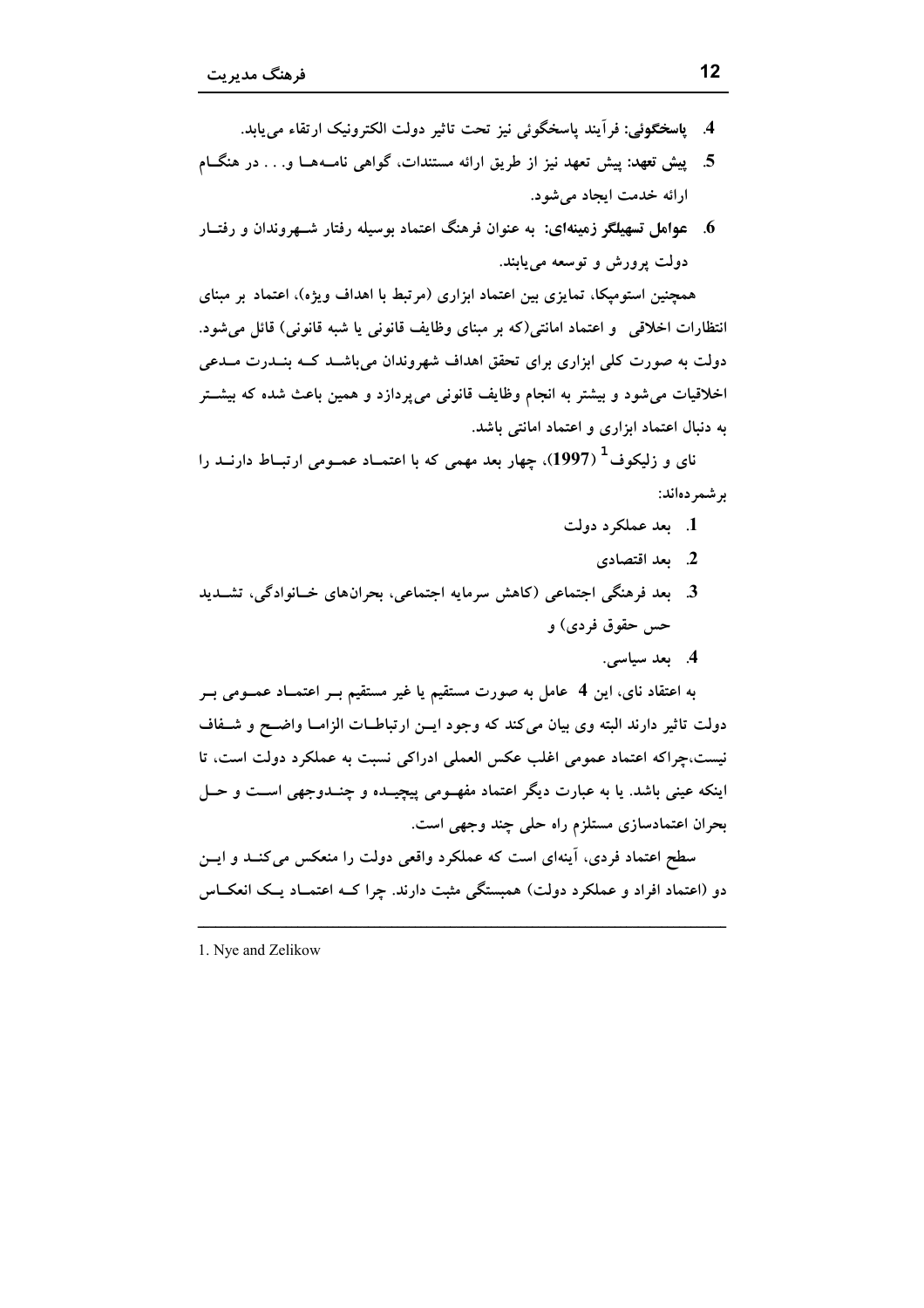شناختی از اطلاعات و دادههائی است که توسط جامعه از عملکرد واقعی دولت بدست می آید. به عبارتی دیگر ادارک اعتماد مردم با فاصله بین انتظارات عموم و واقعیت موجود ارتباط تنگاتنگ دارد یعنی هر چه این فاصله کمتر باشد اعتماد مردم بیشتر خواهــد بــود و  $(2002,^1)$ بالعكس (مو ن

دولت الکترونیک و اعتماد

برخی تحقیقات حاکی از آن است که دولت الکترونیک به عنوان یک ابزار قدرتمنــد برای ارتقاء باور مردم به دولت و افزایش کیفیت خــدمت رســانی، ابــزاری بــرای ارتقــاء مشارکت عمومی میباشد. همچنین دولت الکترونیک به عنوان ابزاری است کـه منجــر بــه افزایش کارائی درونی، افزایش کیفیت خدمات رسانی و همچنین افزایش مشارکت عمومی می شود. با برقراری سه زمینه مثبت افزایش کارائی، افزایش شفافیت و افزایش دگرگونی است که زمینه لازم برای حمایت از دولت الکترونیک فراهم می شود. شـفافیت و متعامــل بودن با اعتماد شهروندان مرتبط بوده و همچنین بین اینترنــت کــه در دولــت الکترونیــک استفاده می شود و شفافیت رابطه مثبتی وجود دارد(ولچ و هینانت 2003.).

لاین و لی<sup>3</sup> (2001)، مدل چهار مرحلهای رشد دولــت الکترونیــک را بــدین گونــه مطرح كردهاند:

- مرحله اول مرحله اطلاعاتی است یا به عبارتی ارائه اطلاعات درباره خدماتی است که دولت به صورت الکترونیکی ارائه میدهد. در این مرحله اطلاعـات ارائــه شــده حالت تبادلی ندارند بلکه یک طرفه از طرف دولت به شهروندان است.
- مرحله دوم از رشد دولت الکترونیک مرحله مبادلـه اسـت. در ایــن حالــت دولــت الکترونیک به صورت دوطرفه شروع به فعالیت مــیکنــد یعنــی هــم مــیتوانــد بــه شهروندان اطلاعات بدهد و هم می تواند از آنها اطلاعات دریافت کند که منجــر بــه افزایش بهرهوری دولت می شود؛ چرا که ادارات دیگر فقط در ساعات اداری ارائــه
- 1 Moon
- 2. Welch and Hinnant
- 3. Layne and Lee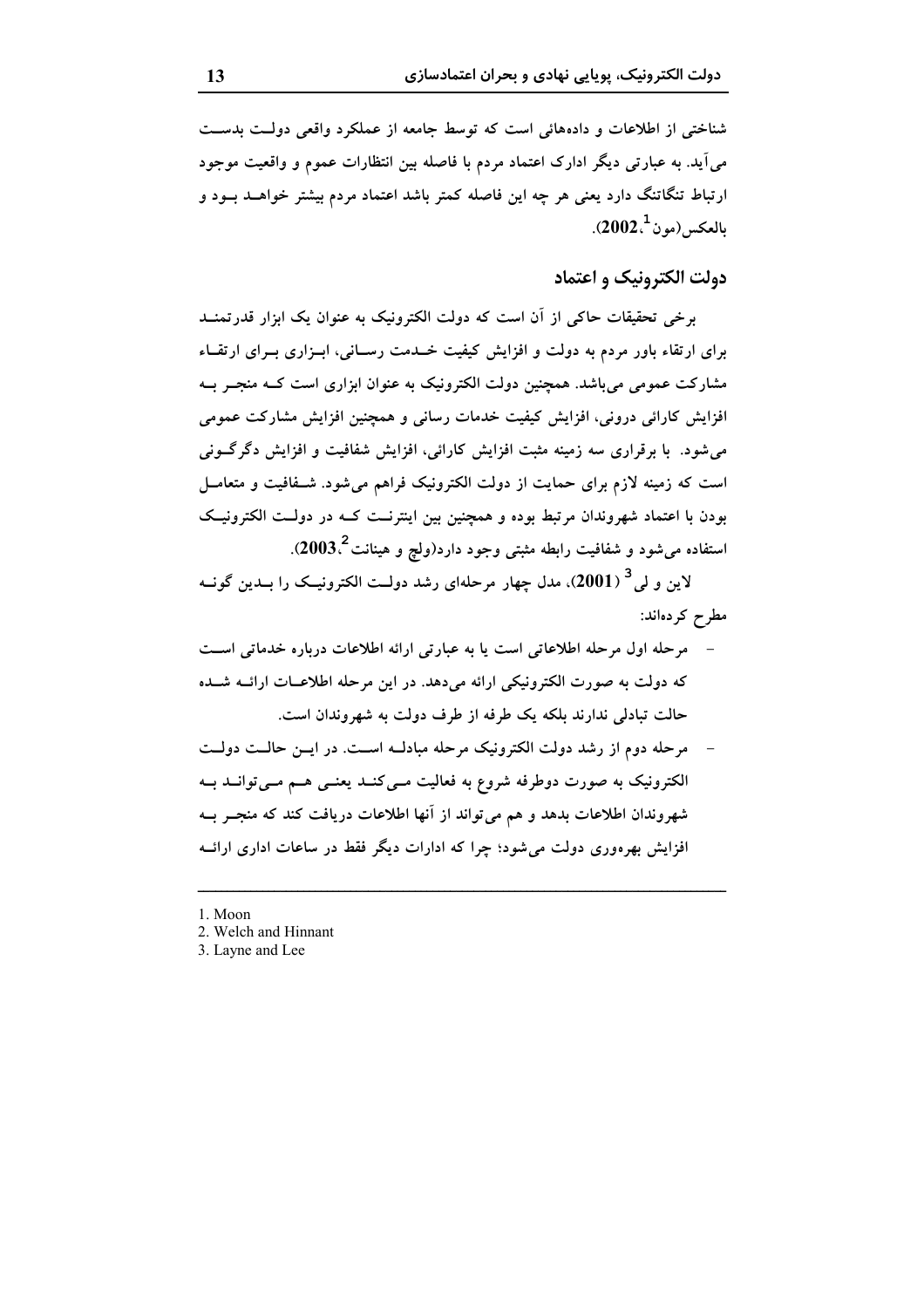خدمت نمی کنند بلکه در کل ساعات شبانهروز آماده خدمت رسانی هستند.

- مرحله سوم ً مرحله ادغام عمودي است در اين مرحله سطوح بالاي دولت با سطوح یائین آن مرتبط شده یا به عبارتی بهتر، سلسله مراتب اداری کاهش می یابد.
- مرحله چهارم، مرحله ادغام افقی است در این مرحله بخشهای مختلف دولـت کـه دارای وظایف متفاوتی هستند به صورت افقی در یکدیگر ادغام می شوند.

با توجه به مراحل رشدی که برای دولت الکترونیک بیان شد تحقیقــات حــاکی از اَن است که ریسک دولت الکترونیک در مرحله دوم یعنی مبادله، خیلی بیشـتر از مرحلــه اول یعنی مرحله اطلاعاتی می باشد. شهروندان نیز با بررسی هزینه فایدهای که برای منفعتها و ریسکهای خدمت رسانی الکترونیکی انجام میدهند زمینه اعتماد یا عدم اعتمـاد خــود را شکل میدهند. در مرحله مبادلات با افزایش سطح خدمات، همزمان ریســک نیــز افــرایش می یابد. این ریسک نتیجه دو فرآیند ارسال و ذخیره اطلاعات به صورت الکترونیکسی مسی باشد. ارسال و ذخیره الکترونیکی امکان کنترل کردن، خواندن و تغییــر دادن اطلاعــات را فراهم میآورد که خود منجر به بالارفتن ریسک میشود که اگر با آنها مقابله نشــود منجــر به کاهش اعتماد می شود(هورست و دیگران $1.606$ ).

اورن، عامل رضایتمندی اجتماع و ادراک از عملکرد دولت را به عنوان عواملی مــوثر در اعتماد عمومی مطرح میکند(اورن<sup>2</sup>،1997). تکنولوژی ارتباطات و اطلاعات از طریــق افزایش کارائی، اثربخشی، شـفافیت (از طریــق کــاهش فســاد) و پاســخگوئی و افــزایش مشارکت (از طریق مشارکت شهروندان در فرآیندهای سیاسی)منجر به افزایش اعتمــاد بــه دولت به صورت مستقیم و یا غیرمستقیم میشود(مون،2002: 3).

دولت الكترونيك و نهاد حكومت (E-G 2 G)

مطالعات در زمینه دولتها حاکی از آن است که دولتها از طریــق سیســتم دولــت الکترونیک به ارتقاء و به روز نگه داشتن سیستم داخلی و رویههای خود میپردازنــد. ایــن حالت شامل ارائه اطلاعــات و مبــادلات الكترونيكــى بــين بخــش هــاى مختلــف دولــت

1. Horst et al 2. Orren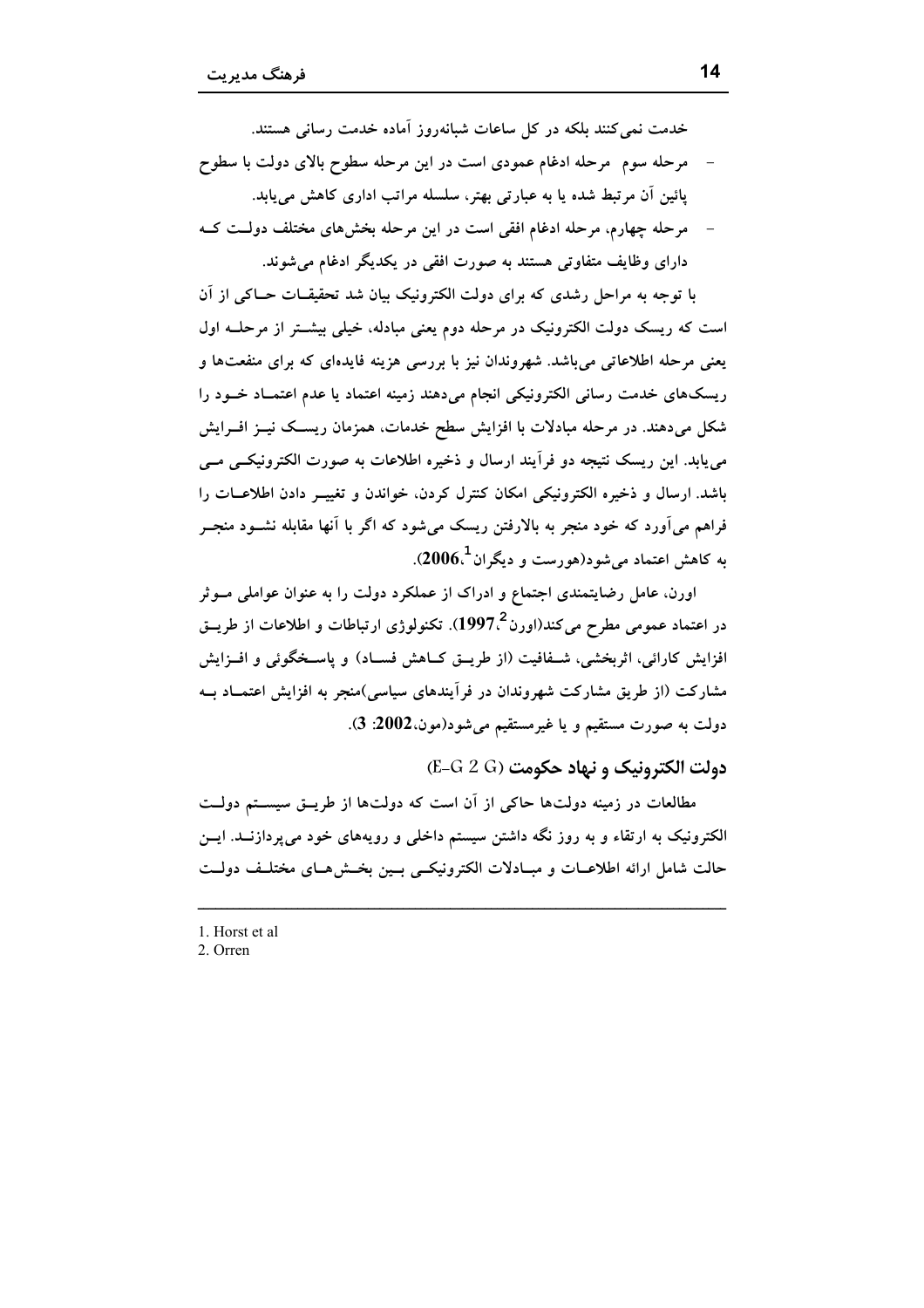می شود(اتینسون و اولــویچ $1000$ . دولــت الکترونیــک بــه عنــوان ابــزاری اســت کــه بازخوردهای بیشتری از عموم مردم را در ارتبـاط بــا دولــت در زمــان کمتــر در اختيــار دولتمردان قرار میدهد و همین می تواند به عنوان یک مکانیزم یادگیرنده برای دولت ایفای نقش كند.

بر اساس تحقیقاتی که پو (2001) انجام داده حاکی از اَن است که دولت الکترونیک تاثیر مثبتی بــر بهبــود نگـــرش شـــهروندان نســبت بــه دولــت داشـــته اســـت(مــوزبرگر و  $1.2003$ بولىرت 2003.

دولتها با بهرهمندی از دولت الکترونیک اطلاعاتی بهتر (از نظـر کمــی و کیفــی) در ارتباط با بخشهای داخلی خود و سازمانهای تابعشان بدست می آورند که این اطلاعــات ارزشمند آنها را در توزیع منابع مالی و اطلاعاتی و همچنین بازبینی رویهها و اصلاح آنهــا یا به عبارت دیگر در افزایش کارائی و اثربخشی دولـتهــا پــاری مــی(ســاند چــرا کــه دولتمردان از طریق تکنولوژی ارتباطــات و اطلاعــات (دولــت الکترونیــک) بــه نیازهــای بخشهای مختلف دولت پی برده و اولویتهای تخصیص منابع را مشخص کرده، همچنین اطلاعات در زمینه قسمتهای مختلف دولت را با کیفیت بهتر در زمـان کمتــر در اختیــار بخشهای دیگر قرار می دهند،که منجر به هماهنگی و یکپارچگی فعالیتهای دولت بـه عنوان یک مجموعه منسجم میشود و کمک رسانی به دولت در گرفتن به موقــع بــازخورد نسبت به رویههای مورد استفاده در مجموعه دولت و احیاناً اصلاح و بازنگری و یــا خلــق رویههای جدید یاری می رساند. در کل می توان اشاره کرد که استفاده از دولت الکترونیک در دولتها منجر به برقراری هر چه بهتر عدالت توزیعی، اطلاعاتی و رویـهای مــیشــود. بنابراین فرضیات اول تا سوم تحقیق به صورت زیر شکل می گیرد: فرضیه 1: تاثیر دولت الکترونیک بر نهادهای حکسومتی، بسا تغیییر در مییزان عبدالت

توزیعی موجب تغییر سطح اعتماد در جامعه می شود. فرضیه 2: تاثیر دولت الکترونیک بر نهادهای حکسومتی، بیا تغیییر در مییزان عبدالت

- 1. Atheinson and Ulevich
- 2. Tolbert and Mossberger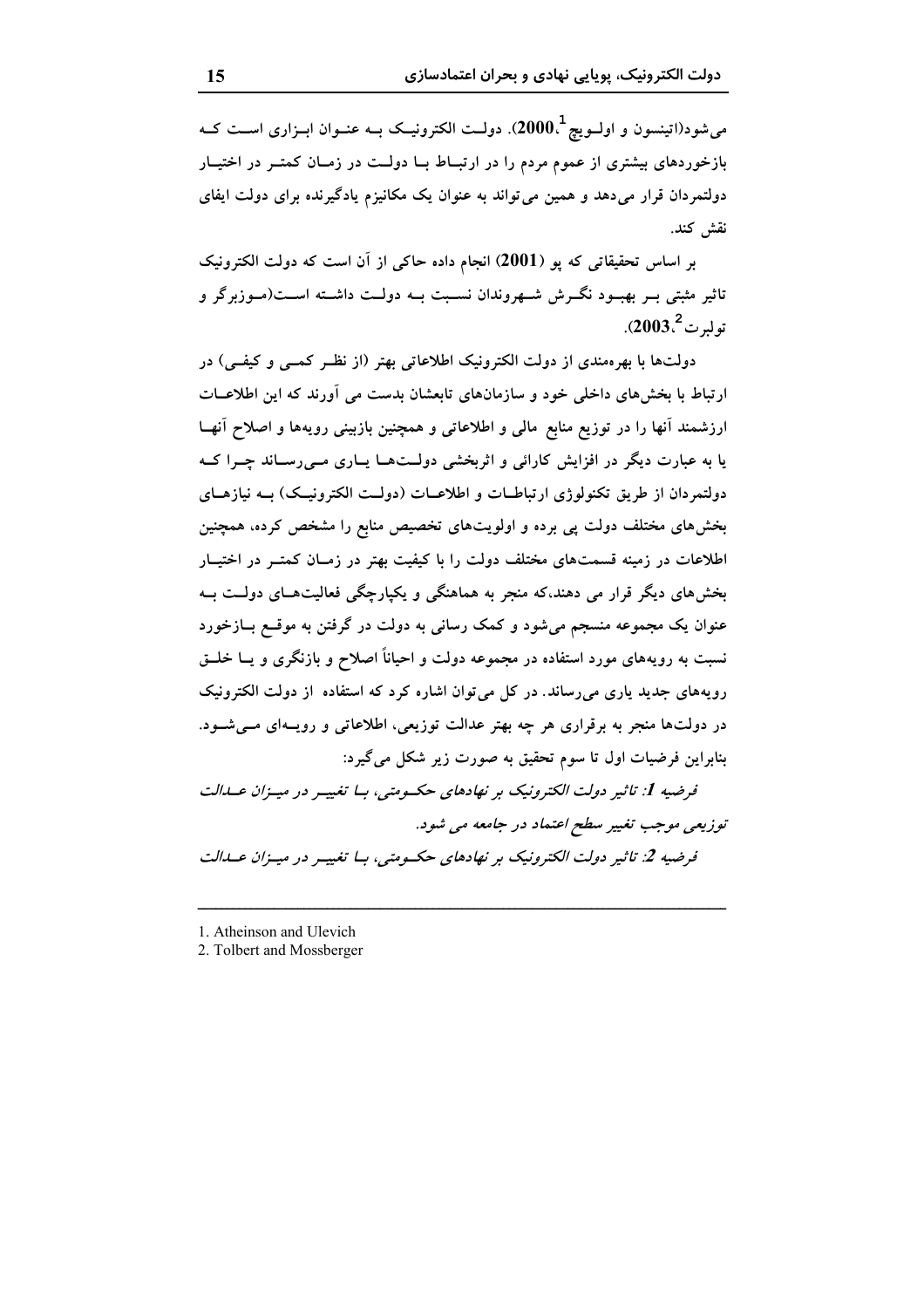رويهای موجب تغيير سطح اعتماد در جامعه می شود.

فرضیه 3: تاثیر دولت الکترونیک بر نهادهای حکسومتی، بسا تغییـر در میـزان عــدالت اطلاعاتي موجب تغيير سطح اعتماد در جامعه مي شود.

دولت الكترونيك و نهاد اقتصاد (E-G 2 B)

دولت الکترونیک واسطهای در جهت آشتی بخش دولتی و بخش خصوصــی اســت؛ زیرا با بهبودکاستی های دولت که همواره بخاطر آنها مورد سرزنش بخش خصوصی بــوده (اتلاف وقت و منابع، بروکراسی زائد اداری، عدم هماهنگی و عدم انسجام و...) به ایجـاد رابطهای نزدیکتر و گاهاً رقابتی بین این دو بخش مبادرت می0رزد.

دولت الکترونیک با توجه به اینکه اطلاعاتی ارزشمند نسبت به نیازهای جامعــه را در اختیار دارد می تواند نهادهای اقتصادی را در جهت پاسخ هر چه بیشتر به آن نیازها ســوق دهد(قاسم زاده و صفري، 1380). در حقيقـت فعاليـت نهادهــاي اقتصــادي را از طريــق مکانیزمهای تشویقی (اَنهائی که در راستای پاسخگوئی به نیازهای جامعه هســتند) و پــا از طریق مکانیزمهای تنبیهی(آنهائی که در راستای پاسخگوئی به نیازهای جامعه نیستند)، یا به عبارت بهتر در جهت برقراري هر چه بیشتر عدالت توزیعی و اطلاعاتی هدایت کند(اوانــز و ين $5.1$ 2005)؛ بنابراين فرضيات چهارم و ينجم تحقيق بدين گونه پرداخته مي شود:

فرضیه 4: تاثیر دولت الکترونیک بر نهادهای اقتصادی، بـا تغییـر در میـزان عـدالت توزیعی موجب تغییر سطح اعتماد در جامعه می شود.

فرضیه 5: تاثیر دولت الکترونیک بر نهادهای اقتصادی، بسا تغییر در میتزان عسالت اطلاعاتی موجب تغییر سطح اعتماد در جامعه می شود.

دولت الكترونيك و نهاد مذهب (E-G 2 R)

پکستون در تحقیقات خود به همبستگی منفی شدید بین صنعتی شــدن و اعتمــاد پــی برد. دلایلی را که برای این همبستگی منفی می توان اشاره کرد عبارتند از: هنجارگسیختگی

1. Evans and Yen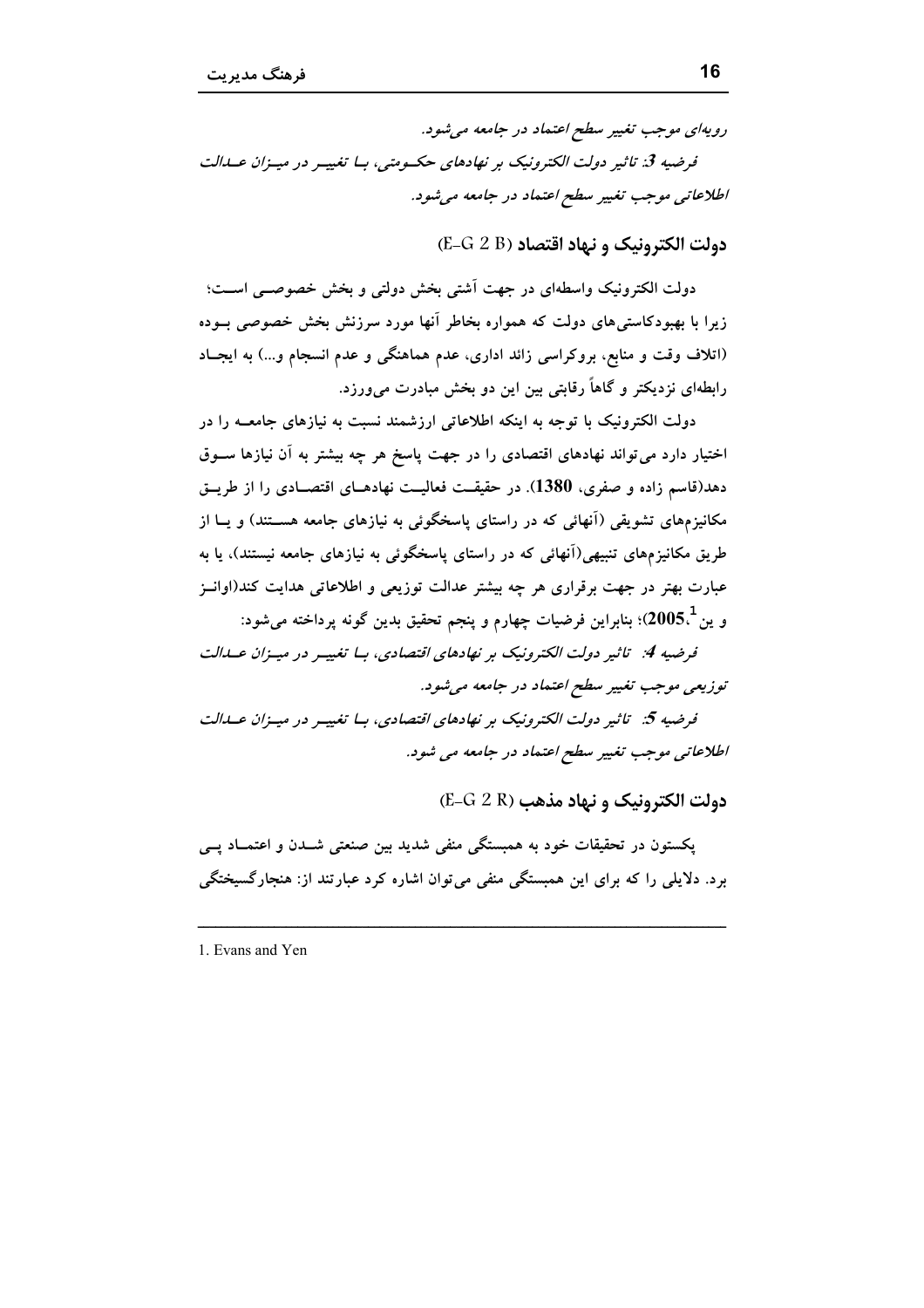اجتماعی <sup>1</sup>، و از خودبیگانگی و همچنین کمبود تعلق اجتماعی، که منجر بــه بــی|عتمــادی می شود. می توان چنین بحث کرد که اعتماد اجتماعی به طور بنیـادی موضــوعی اخلاقــی است که با اعتقادات مذهبی در ارتباط است(اوزلانر،2002). دولت الکترونیک با تکیه بــر تکنولوژی مدرن، اعتقادات مذهبی را تحت الشعاع قرار میدهد. محور شدن تکنولوژی در دنیای مدرن و سکولاریزه شدن همه امور، مذهب را به حاشیه رانده اسـت. از اینــرو ایــن تهدید با همه جا گیر شدن تکنولوژی اطلاعات همچنان وجود دارد که دوباره تکنوکراتها از پیغمبران جلو بیفتند. دولت الکترونیک و اعتمــاد بــه اَن از رهنمودهــای مــذهبی تــاثیر می پذیرد. پویائیهای نهادی دولت الکترونیک در بعد مذهبی ضمن تاثیر بر اعتمـاد عمــومی به دولت، از عدالتهای توزیعی، احساسی، اطلاعاتی و مراودهای تاثیر مــیپــذیرد. بنــابراین می توان فرضیات ششم تا نهم تحقیق را به شکل زیر صورتبندی کرد:

فرضیه 6: تاثیر دولت الکترونیک بر نهادهای مذهبی، با تغییر در میزان عدالت توزیعی موجب تغییر سطح اعتماد در جامعه می شود.

فرضیه 7: تاثیر دولت الکترونیک بر نهادهـای مــذهبی، بــا تغییــر در میــزان عــدالت احساسي موجب تغيير سطح اعتماد در جامعه مي شود.

فرضیه 8: تاثیر دولت الکترونیک بر نهادهـای مــذهبی، بــا تغییــر در میــزان عــدالت اطلاعاتی موجب تغییر سطح اعتماد در جامعه می شود.

فرضیه 9: تاثیر دولت الکترونیک بر نهادهـای مــذهبی، بــا تغییــر در میــزان عــدالت مراودهای موجب تغییر سطح اعتماد در جامعه می شود.

دولت الكترونيك و نهاد أموزش (E-G 2 E)

از جمله معضلاتی که در ارتباط با اعتماد به دولت الکترونیک وجود دارد می توان به بحث آموزش و شکاف دیجیتالی اشاره کرد. هیچ تکنولوژی نمیتواند بدون آموزش کــارا باشد پس می توان آموزش رایگان در استفاده از دولت الکترونیـک و ویژگــی۵ـای آن را، عاملی برای ایجاد اعتماد به دولت الکترونیک نام برد(اقدسی و هادیزاده،1383). همچنــین

1. Anomie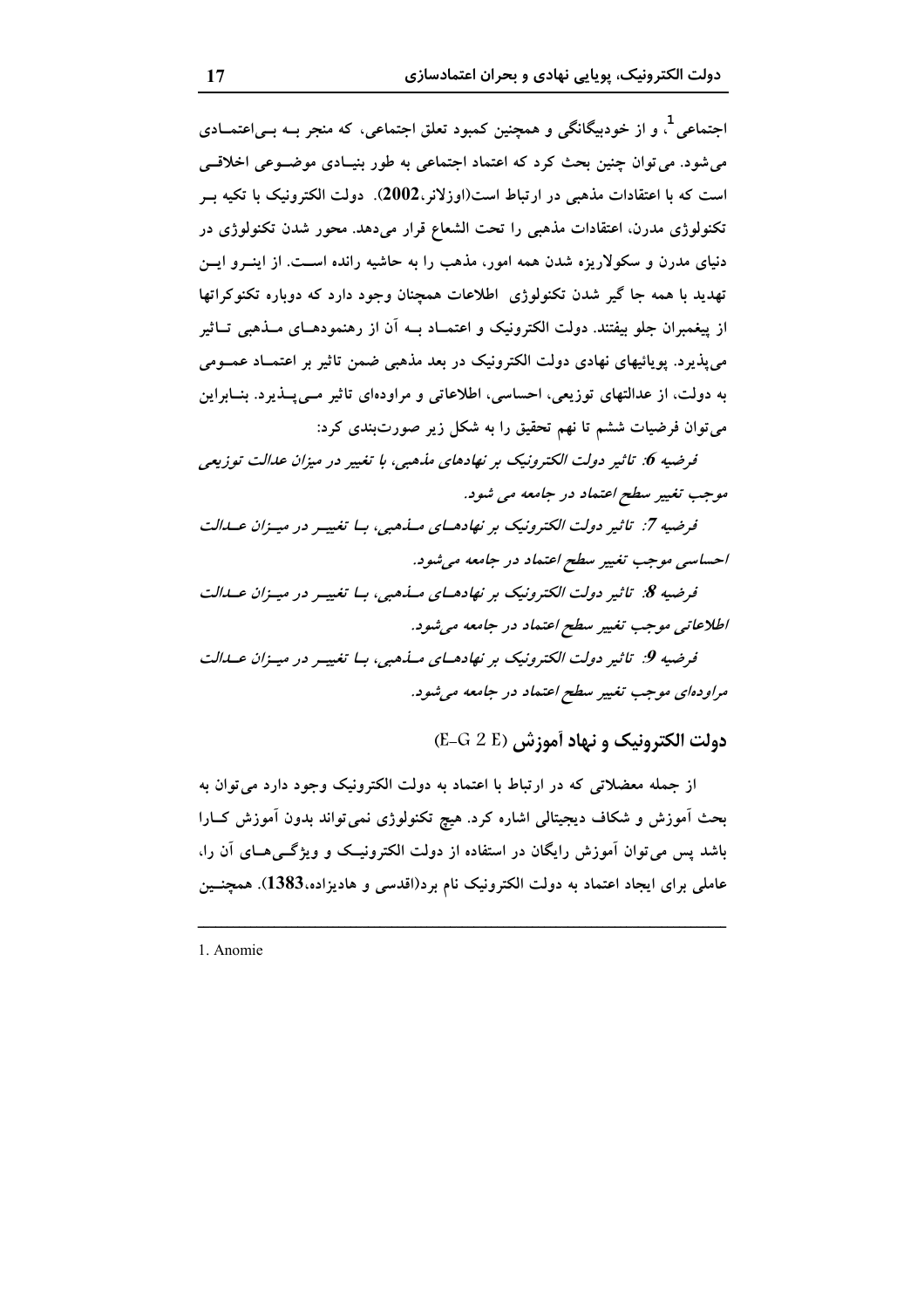شکاف دیجیتالی (عدم دسترسی همگان به کامپیوتر واینترنت که ابزار اولیه اتصال به دولت الکترونیک می باشد) نیز از جمله عواملی است که اگر مدنظر قرار نگیرد در کاهش اعتمــاد عمومی به دولت الکترونیک موثر است(کاوانــاف<sup>1</sup>ـ،2000). نهادهــای آموزشـــی بــه ایـــن نیازهای آموزشی در جوامع پاسخ دادهاند. این واکنش پویائیهای را در نهادهای آموزشی به وجود اَورده است. تعامل دولت الکترونیک با نهادهــای اَموزشــی بــه ایجــاد اعتمــاد یــا بی اعتمادی مردم به دولت منجر می شود. البته در این زمینه نمــی تــوان عــدالت اطلاعــاتی ادراک شده توسط عموم مردم را نادیده گرفت. بنابراین فرضیه دهم تحقیــق بــدین شــکل قابل ارائه است:

قرضیه 10: تاثیر دولت الکترونیک بر نهادهای آموزشی، با تغییـر در میـزان عـدالت اطلاعاتی موجب تغییر سطح اعتماد در جامعه می شود.

دولت الكترونيك و نهاد خانواده (E-G 2 F)

به عقیده لارنس تصور اینکه دولت بیشتر مسئول یاسخگوئی به علایق خواص است و از علایق شهروندان عادی دور می شـود، مـیتوانــد منجـر بــه کــاهش اعتمــاد عمــومی شود(لاورنس<sup>2</sup> 1997). بر اساس تحقیقاتی که در روان شناسی سیاسی شده است اعتمــاد یک ویژگی شخصیتی افراد است که در دوران کودکی آموخته می شـود. اعتمـاد ممکــن است در مراحل بعدی تغییر کند ولی تغییر آن با توجه به تجربیات مکرر و یا یک رویــداد تکان دهنده به صورت آهسته رخ میدهد(نیوتن،2004). ما اعتماد را از اوایــل زنــدگی از والدین خود میآموزیم و این بیانگر نقــش کلیــدی خــانواده در ایجــاد حــس اعتمــاد در کودکان می باشد، چرا که والدینی که اعتماد به دولت نداشته باشند و از عملکرد آن راضی نباشند این حس را در فرزندان خود نیز نهادینه کرده و انسانهایی با حس بی|عتمـادی بــه دولت را تحویل جامعه می،دهند و با توجه به تحقیقاتی که صورت گرفته این بی اعتمــادی در اثر تجربیات مکرر(عواملی که منجر به اعتماد میشود) و یا یک رویداد تکان دهنده، با

- 1. Cavanaugh
- 2. Lawrence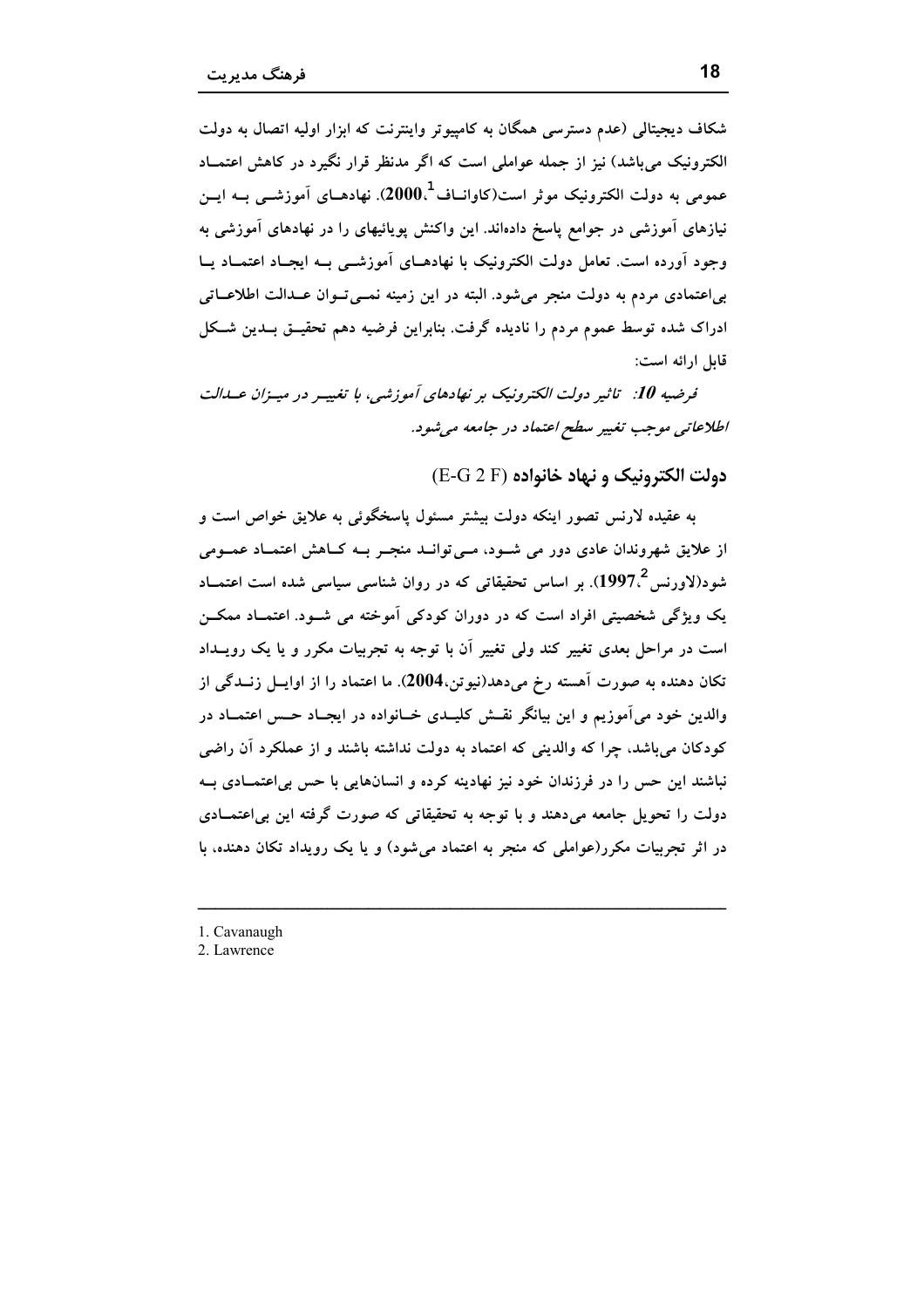سرعتی بسیار کم به سوی اعتماد گرایش پیدا می کند. و این دلیلی بر اهمیــت خــانواده در ايجاد حس اعتماد نسبت به دولت در كودكان مي باشد(اوزلانر،2002). دولت الكترونيــک با تلاشی که در جهت افزایش کارائی و اثربخشی دولتها می کند (افـزایش پاسـخگوئی، افزایش شفافیت، تخصیص بهینه منابع،کاهش بروکراسی زائد اداری و…) منجــر بــه تغییــر نگرش مردم نسبت به دولت میشود. دولت الکترونیک با افزایش شفافیت عملکرد دولــت، کاهش تبعیضهای احتمالی دولت بین افراد،گروهها یا قومیــتهــای مختلــف بــه افــزایش عدالت احساسی (اظهار عادلانه احساسات) بین مردم و همچنین عدالت مراودهای (ارتباط با مردم با احترام، حفظ شأن آنها و...) منجرمیشود که این مـوارد در افــزایش اعتمــاد بــه دولت نقش مهمی داشته و آنها دولت (دولت الکترونیک) را وسیلهای برای تحقق اهــداف خود خواهند دانست(اوانز و ین،2005)؛ بنابراین فرضیات یازدهم و دوازدهم تحقیق بدین صورت ارائه مي شود:

فرضیه 11: تاثیر دولت الکترونیک بر نهادهای خانوادگی، با تغییر در میـزان عــدالت احساسي موجب تغيير سطح اعتماد در جامعه مي شود.

فرضيه 12: تاثير دولت الكترونيك بر نهادهاي خانوادگي، با تغيير در مييزان عبدالت مراودهای موجب تغییر سطح اعتماد در جامعه می شود.

### اعتماد و دموکراسی

فرض اساسی (P1) این تحقیق این است که اعتماد به دموکراسی می انجامد. مطالعات نشان داده است که اعتماد نقش کلیدی در ایجـاد ادراک مفیــد بــودن دولــت الکترونیــک دارنــد(هورســت و دیگــران.2006). شــکی نیســت دولــت مــی توانــد اعتمــاد ایجــاد کند(لوی $3.4^{\,2}$ 998؛ روتستین $1.^{\,2}$ 2001) یا آنرا از بین ببرد. لینکلن: «دولت مردم، برای مردم، بوسیله مردم» را برای تعریف دموکراسی به کار برده است. پس اعتماد مردم به همــدیگر و به دولت نقش اساسی در دموکراسی دارد. آیا دولتهایی دموکراتیک قادرند اعتماد بیشــتری

1. Levi 2. Rothstein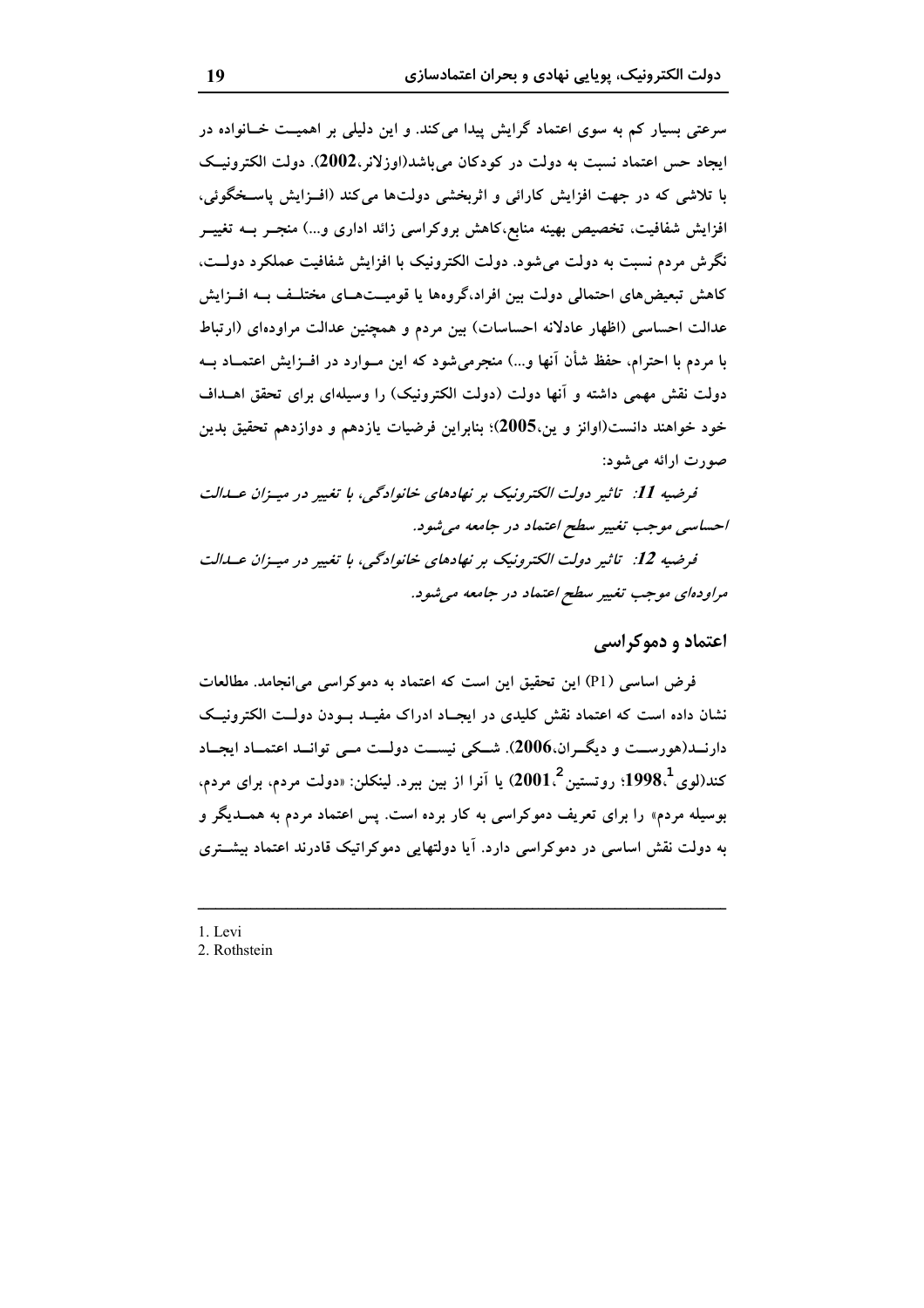ايجاد كنند. دولتها با تعريف و تضمين حقوق مالكيت، قراردادها و كاهش هزينه معــاملات می توانند ریسک را کاهش و اعتماد ایجاد کنند. از منظر اجتماعی بــا حمایــت از حقــوق اقلیت موجب اعتمادسازی می شود. عدهای معتقدند که اعتماد زمینــه را بــرای دموکراســـی فراهم می کند و برخی بر این باورند که دموکراسی به اعتمـاد مـی|نجامـد. در ایــن مقالــه اعتماد به عنوان شرط لازم دموکراسی فرض می شود. ملتی که به همدیگر اعتمـاد دارنــد دولتهای دموکراتیک تر ایجاد میکنند. البته اعتماد و دموکراسی به طور مستقیم با هم رابطه دارند؛ یعنی اعتماد موجب دموکراسـی و دموکراسـی موجـد اعتمـاد اسـت و بـرعکس بی اعتمادی دموکراسی را تضعیف و دولتهای غیردموکراتیک اعتمـاد را از بـین مــیبرنــد. اعتماد علاوه بر نهادهای حکومتی به نهادهای آموزشی، خـانوادگی، اقتصـادی و مــذهبی بهتري منجر مي شود.

طی تحقیقات انجام شده این نتیجه حاصل شده اســت کــه هــر چــه یــک جامعــهای دموکراتیک تر باشد اعتماد در بین مردم بیشتر خواهد بود(انگلهارت،1999؛ نیوتن،2004). عوامل اصلی در بازآفرینی (بازگرداندن) اعتماد عمومی عبارتند از روح شفافیت، فرهنـگ پاسخگوئی و انسجام مردم و پیامد کمبود اعتماد در جامعه، مشارکت کمتـر افـراد جامعــه می باشد(مولونی $5,^1$ 2005). اعتماد منجر به بروز رفتارهای مشــارکتی و کــاهش تعــارض و همچنین کاهش هزینه انجام کار میشود(روزئو و دیگران<sup>2</sup>،1998). بنا به مطالــب مــذکور مي توان ادعا كرد كه:

P1: اعتماد علت و معلول دمو کراسی است.

- 1. Moloney
- 2. Rousseau, et al.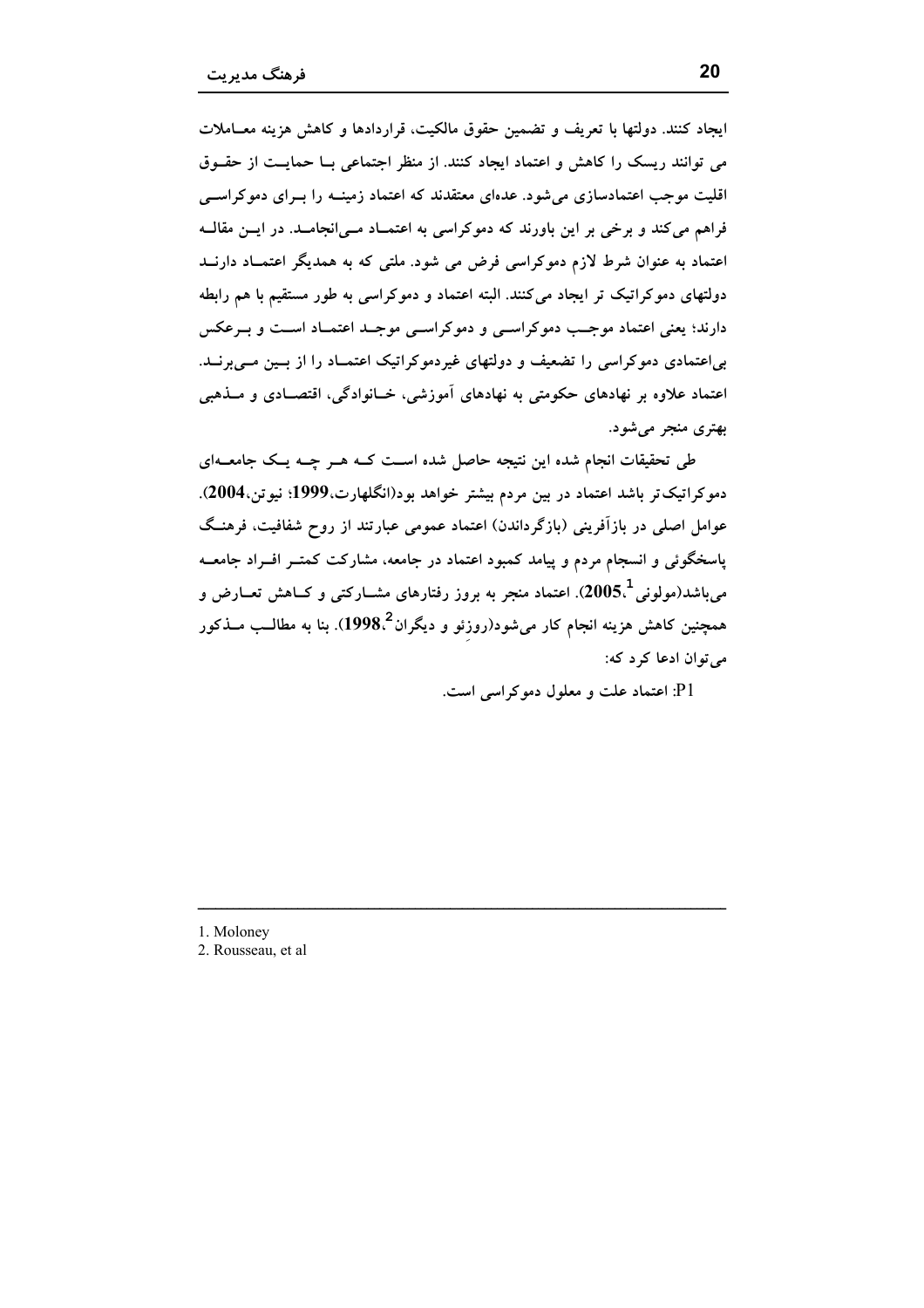بر مبنای مباحث مقاله مدل مفهومی تحقیق به صورت زیر شکل میگیرد:



نمودار شماره 1: مدل مفهومي تحقيق

## روش تحقيق

تحقیق حاضر از حیث هدف آن یک تحقیق کــاربردی و از حیــث نحــوه گـــردآوری دادهها از نوع تحقیقات توصیفی(غیرآزمایشی) و از شاخه مطالعات میدانی به شمار میآید و از حیث ارتباط بین متغیرهای تحقیق از نوع علــی اســت. روش انجــام تحقیــق نیــز بــه صورت پیمایشی بوده است. از مهمترین ویژگیها و مزایای این روش قابلیت تعمیم نتــایج به دست آمده میباشد.

#### متغيرهاي تحقيق

متغیرھای EG 2 F ،EG 2 R ،EG 2 E ،EG 2 B ،EG 2 G سه عنبوان متغیرهای مستقل، ابعاد پنجگانه عدالت به عنوان متغیرهای تعدیل کننده و اعتماد به عنــوان متغیر وابسته و دموکراسی به عنوان متغیر وابسته نهایی در نظر گرفته شده است.

نمونه أماری و روش نمونه گیری: حجم نمونه أماری براساس جدول مورگان حدود 230 نفر برآورد شده است. روش نمونه گیری، تصادفی ساده بوده است. هـر چنــد کــه یاسخگویان از لحاظ تحصیلات متفاوت بودهاند ولی برای اهداف این تحقیق نظرات آنهـا ارزش یکسانی دارد.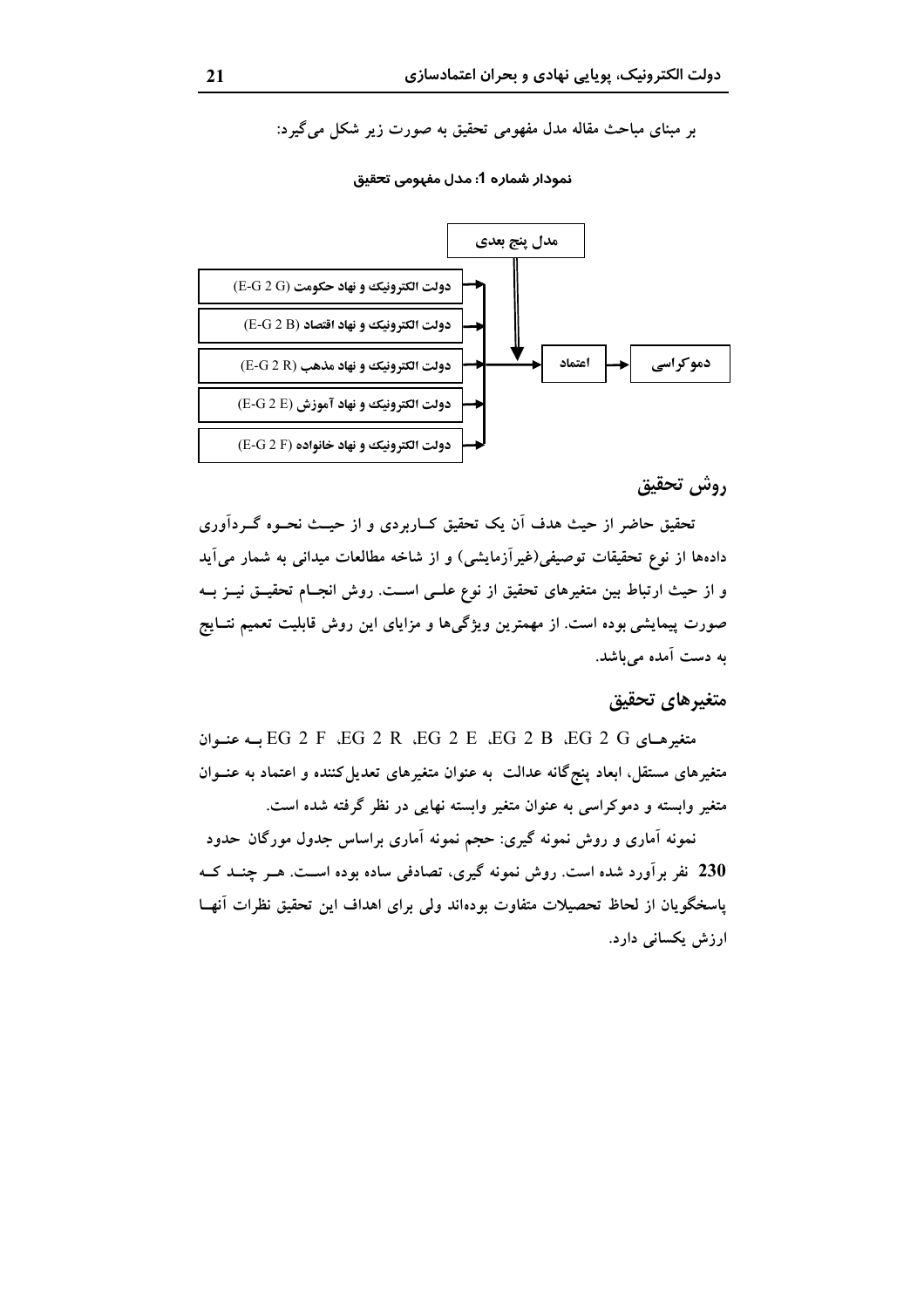ابزار گردآوری داده ها و روایی و پایایی آن: به منظور گردآوری داده های تحقیــق از یرسش نامه استفاده شده است. از 400 پرسشنامه توزیع شده، 240پرسشنامه عــودت داده شده است. از 240 پرسشنامه عودت داده شده ، 234 پرسشنامه کامل بــوده و در تحليــل استفاده شده است. نرخ بازگشت پرسشنامه 60٪ بوده و نرخ پرسشنامه های کاملاً تکمیــل شده 58/5٪ بوده است که نرخ رضایتبخشی است.

در طراحی سوالات پرسشنامه دقت لازم بعمل آمده تا سوالات از سادگی و وضــوح کافی برخوردار باشند. همچنین به منظور همکاری هــر چــه بیشــتر پاســخگویان از طــرح سوالات جمعیت شناختی پرهیز شده است. پرسشنامه مرکب از 45 سوال می باشـد، کـه تعداد 3 سوال به هر كدام از تعاملات دولت الكترونيك با نهادهاى يـنج گانـه.(جمعـا 15 سوال 84/0=a)، 20 سوال ابعاد ينج گانــه عــدالت37/0=a (عــدالت تــوزيعي 8 ســوال، عدالت احساسی 3 سوال، عدالت مراودهای 3 سوال، عدالت رویـهای 3 سـوال و عـدالت اطلاعاتی 3 سوال) و 10 سوال برای متغیر اعتماد $\rm{0/92}$ ه طراحی شده است. برای متغیــر دموکراسی هیچ سوالی طراحی نشده است و رابطـه بـین اعتمـاد و دموکراسـی(P1) مفـروض گرفته شده است.

به منظور آزمون روایی سوالات از نظرات متخصصان، اساتید دانشگاهی و کارشناسان خبره استفاده شده است. در این مرحله با انجام مصاحبههای مختلف و کسب نظرات افراد یاد شده، اصلاحات لازم بعمل اَمده و بدین ترتیب اطمینــان حاصــل گردیــده اســت کــه پرسشنامه همان خصیصه مورد نظر محققین را میسنجد. ضریب آلفای کرونباخ کل مقیاس حدود 86 درصد است که نشانگر قابلیت اعتماد ابزار تحقیق میباشد.

روشهای تجزیه و تحلیل داده ها و آزمون فرضیه ها: بــه منظــور آزمــون فرضــیات و سنجش همبستگی بین متغیرهای مستقل و وابســته تحقیــق، از هــر دو آزمــون همبســتگی پیرسون و همبستگی رتبه ای اسپیرمن جهت اطمینان بیشتر بهره گرفته ایم. اعتبار مدل ارائه شده با استفاده از روش رگرسیون چندگانه دست آمده است. در تجزیه و تحلیل داده ها و اَزمون فرضیات، از نرم افزار اَماری علوم اجتماعی(SPSS) نسخه 12. بهره گرفته شده و سطح خطای 0/05 برای آزمون فرضیات لحاظ شده است.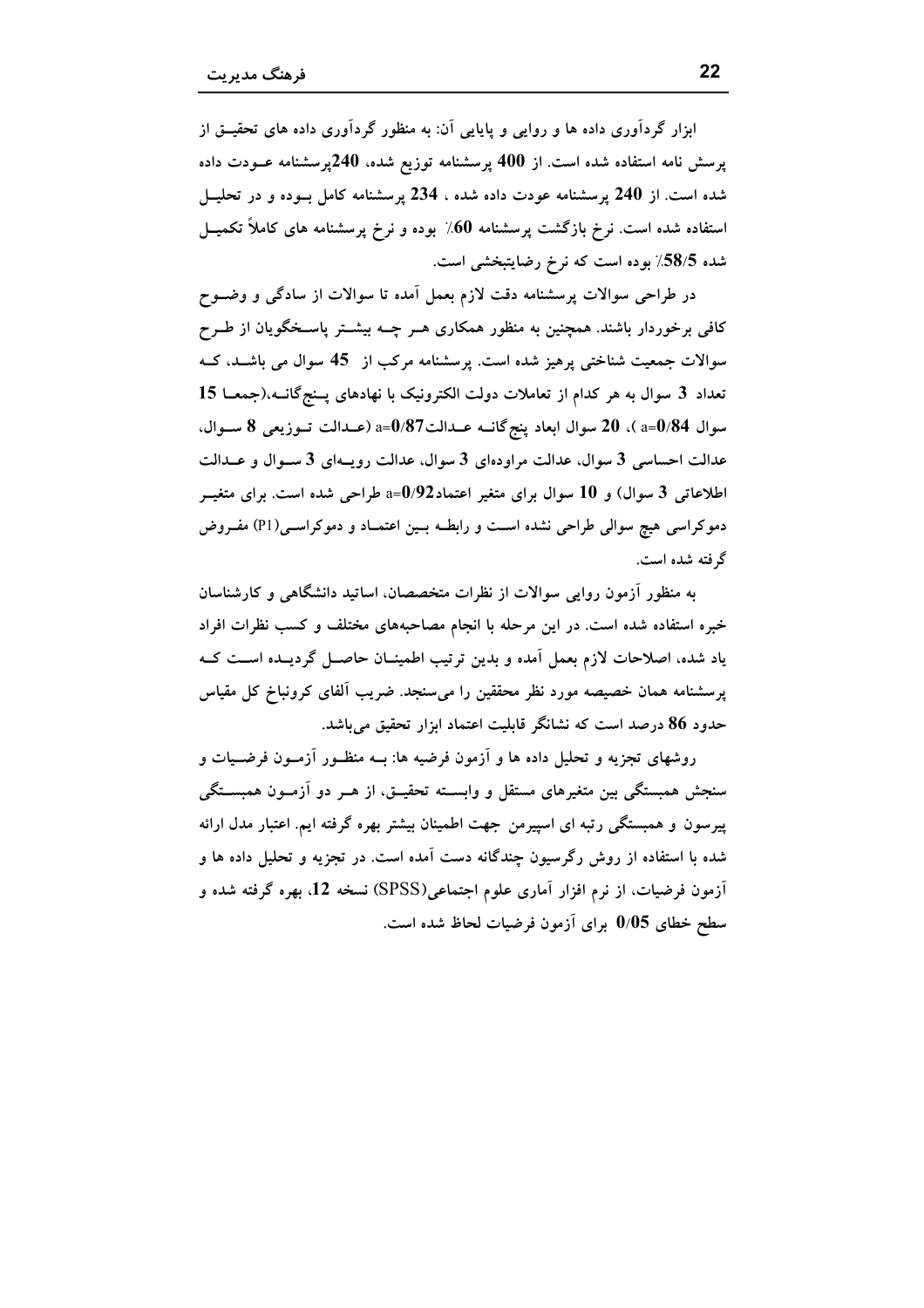أزمون تحليل مسير

از این آزمون جهت تبیین مدل ارائه شده در تحقیق استفاده شـده اسـت. بـا اعمــال رگرسیون چندگانه نتایج زیر حاصل گردیده که در نمودار شماره 2 نمایانده شده است.



نمودار شماره 2: تحلیل مسیر متغیرهای اثر گذار بر اعتماد

بر اساس اَزمون رگرسیون ،ضریب تشخیص(R2) مدل 0/860 و ضریب تشــخیص تعدیل شده ً در حدود857% می باشد؛ یعنی در حدود ً 86 درصد تغییرات اعتماد مــردم به دولت الکترونیک توسط مدل تبیین می شود. اثرات متغیرها به صورت تحلیل مســیر در مدل بالا نشان داده شده است.

به منظور بررسی وجود ارتباط و نیز میزان آن، بــین دو متغیــر از آزمــون همبســتگــم استفاده می شود. زمانی که این دو متغیر کمی باشند از همبستگی پیرســون و هنگــامی کــه متغیرهای مزبور کیفی هستند از همبستگی اسپیرمن استفاده می شود در این تحقیــق نیــز از آنجائی که در مورد برخی از متغیرهــا نظیــر ســازگاری شــکلی و عملکــردی و همچنــین مشارکت اجتماعی ابعاد کمی نیز وجود دارد لذا از هر دو آزمون جهت اطمینان بیشتر بهره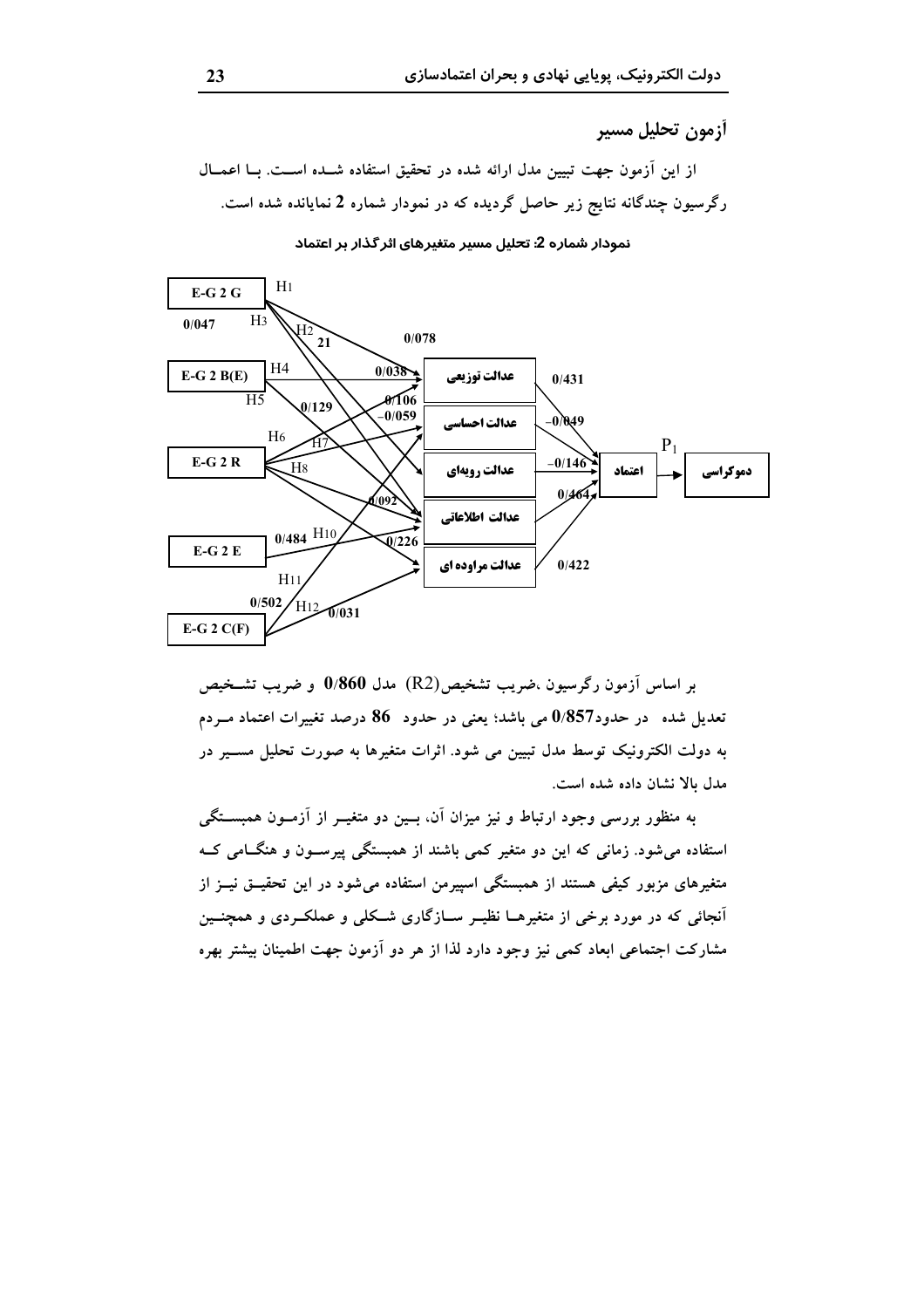# جستهایم که نتایج آن در جداول شماره1، 2، 3و 4 منعکس گردیده است:

| <b>Correlations</b> |                  |                           |          |          |          |          |          |          |  |
|---------------------|------------------|---------------------------|----------|----------|----------|----------|----------|----------|--|
|                     |                  |                           | g2g      | g2b      | g2re     | g2e      | g2f      | trust10  |  |
| Spearman's r g2g    |                  | <b>Correlation Coeff</b>  | 1.000    | .206*    | $-.035$  | $-.034$  | -.249*1  | $.408**$ |  |
|                     |                  | Sig. (2-tailed)           |          | .002     | .597     | .608     | .000     | .000     |  |
|                     |                  | N                         | 234      | 234      | 234      | 234      | 234      | 234      |  |
|                     | g <sub>2</sub> b | <b>Correlation Coeff</b>  | .206*    | 1.000    | .283*1   | $.152*$  | $.172**$ | .388*    |  |
|                     |                  | Sig. (2-tailed)           | .002     |          | .000     | .020     | .008     | .000     |  |
|                     |                  | N                         | 234      | 234      | 234      | 234      | 234      | 234      |  |
|                     | g2re             | <b>Correlation Coeff</b>  | $-.035$  | .283*    | 1.000    | $.339**$ | $-.046$  | $.325*$  |  |
|                     |                  | Sig. (2-tailed)           | .597     | .000     |          | .000     | .488     | .000     |  |
|                     |                  | N                         | 234      | 234      | 234      | 234      | 234      | 234      |  |
|                     | g <sub>2e</sub>  | <b>Correlation Coeff</b>  | $-.034$  | $.152*$  | $.339**$ | 1.000    | .454*    | $.659*$  |  |
|                     |                  | Sig. (2-tailed)           | .608     | .020     | .000     |          | .000     | .000     |  |
|                     |                  | N                         | 234      | 234      | 234      | 234      | 234      | 234      |  |
|                     | g2f              | <b>Correlation Coeff</b>  | $-.249*$ | $.172**$ | $-.046$  | .454*    | 1.000    | $.440*$  |  |
|                     |                  | Sig. (2-tailed)           | .000     | .008     | .488     | .000     |          | .000     |  |
|                     |                  | N                         | 234      | 234      | 234      | 234      | 234      | 234      |  |
|                     |                  | trust10 Correlation Coeff | .408*    | .388*    | $.325**$ | $.659**$ | $.440**$ | 1.000    |  |
|                     |                  | Sig. (2-tailed)           | .000     | .000     | .000     | .000     | .000     |          |  |
|                     |                  | N                         | 234      | 234      | 234      | 234      | 234      | 234      |  |

## جدول شماره1: ضرایب همبستگی اسپیرمن

\*\*. Correlation is significant at the 0.01 level (2-tailed).

\*.Correlation is significant at the 0.05 level (2-tailed).

#### جدول شماره2: ضرايب همبستگي پيرسون

#### Correlations

|         |                            | g2g      | g2b    | g2re     | g2e     | g2f      | trust10 |
|---------|----------------------------|----------|--------|----------|---------|----------|---------|
| g2g     | <b>Pearson Correlation</b> |          | .305** | $-0.006$ | $-.021$ | $-168*$  | .397**  |
|         | Sig. (2-tailed)            |          | .000   | .929     | .754    | .010     | .000    |
|         | N                          | 234      | 234    | 234      | 234     | 234      | 234     |
| g2b     | <b>Pearson Correlation</b> | .305**   | 1      | $.338*$  | .280**  | .118     | .503**  |
|         | Sig. (2-tailed)            | .000     |        | .000     | .000    | .071     | .000    |
|         | N                          | 234      | 234    | 234      | 234     | 234      | 234     |
| g2re    | <b>Pearson Correlation</b> | $-0.006$ | .338** |          | .295**  | .027     | .379**  |
|         | Sig. (2-tailed)            | .929     | .000   |          | .000    | .684     | .000    |
|         | N                          | 234      | 234    | 234      | 234     | 234      | 234     |
| g2e     | Pearson Correlation        | $-.021$  | .280** | .295*    |         | $.631**$ | .786**  |
|         | Sig. (2-tailed)            | .754     | .000   | .000     |         | .000     | .000    |
|         | N                          | 234      | 234    | 234      | 234     | 234      | 234     |
| g2f     | <b>Pearson Correlation</b> | $-168*$  | .118   | .027     | .631**  |          | .541**  |
|         | Sig. (2-tailed)            | .010     | .071   | .684     | .000    |          | .000    |
|         | N                          | 234      | 234    | 234      | 234     | 234      | 234     |
| trust10 | <b>Pearson Correlation</b> | .397**   | .503** | .379**   | .786**  | .541**   |         |
|         | Sig. (2-tailed)            | .000     | .000   | .000     | .000    | .000     |         |
|         | N                          | 234      | 234    | 234      | 234     | 234      | 234     |

\*\*. Correlation is significant at the 0.01 level (2-tailed).

\*. Correlation is significant at the 0.05 level (2-tailed).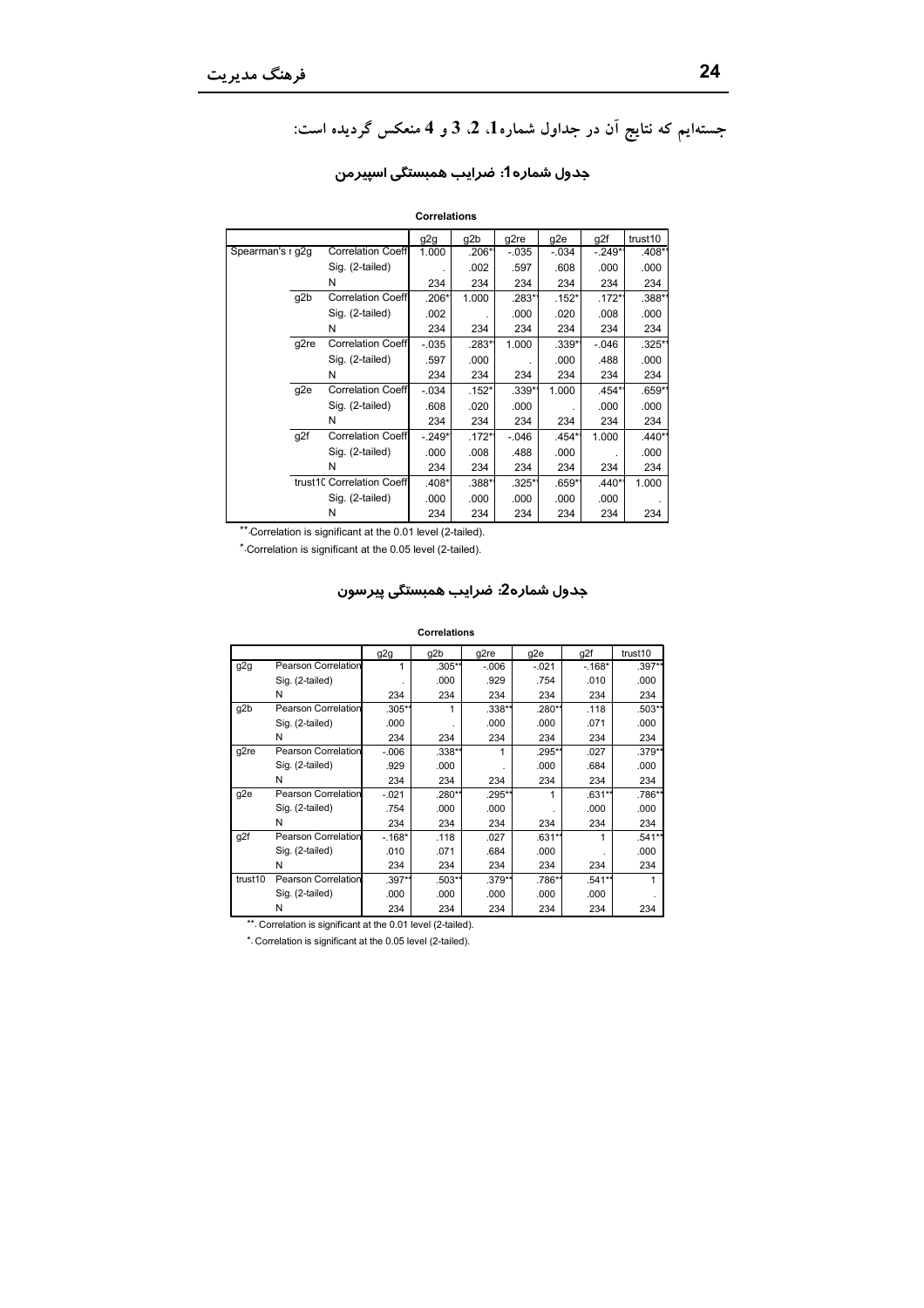|                       |         |                      | trust10  | distius  | emojus  | prejus   | infojus  | tranjus  |
|-----------------------|---------|----------------------|----------|----------|---------|----------|----------|----------|
| Spearman's rh trust10 |         | Correlation Coeffici | 1.000    | .736**   | .393*1  | .435*1   | $.605**$ | .796**   |
|                       |         | Sig. (2-tailed)      |          | .000     | .000    | .000     | .000     | .000     |
|                       |         | N                    | 234      | 234      | 234     | 234      | 234      | 234      |
|                       | distius | Correlation Coeffici | .736**   | 1.000    | .391*1  | .305**   | .348*'   | $.670**$ |
|                       |         | Sig. (2-tailed)      | .000     |          | .000    | .000     | .000     | .000     |
|                       |         | N                    | 234      | 234      | 234     | 234      | 234      | 234      |
|                       | emojus  | Correlation Coeffici | $.393**$ | .391**   | 1.000   | .191**   | $.473**$ | $.148*$  |
|                       |         | Sig. (2-tailed)      | .000     | .000     |         | .003     | .000     | .024     |
|                       |         | N                    | 234      | 234      | 234     | 234      | 234      | 234      |
|                       | prejus  | Correlation Coeffici | .435*    | .305**   | .191*1  | 1.000    | .360**   | $.446*$  |
|                       |         | Sig. (2-tailed)      | .000     | .000     | .003    |          | .000     | .000     |
|                       |         | N                    | 234      | 234      | 234     | 234      | 234      | 234      |
|                       | infojus | Correlation Coeffici | $.605**$ | $.348**$ | .473*1  | .360**   | 1.000    | $.350**$ |
|                       |         | Sig. (2-tailed)      | .000     | .000     | .000    | .000     |          | .000     |
|                       |         | N                    | 234      | 234      | 234     | 234      | 234      | 234      |
|                       | tranjus | Correlation Coeffici | .796*    | .670**   | $.148*$ | $.446**$ | $.350**$ | 1.000    |
|                       |         | Sig. (2-tailed)      | .000     | .000     | .024    | .000     | .000     |          |
|                       |         | N                    | 234      | 234      | 234     | 234      | 234      | 234      |

#### جدول شماره3: ضرایب همبستگی اسپیرمن

Correlations

\*\*. Correlation is significant at the 0.01 level (2-tailed).

\* Correlation is significant at the 0.05 level (2-tailed).

#### جدول شماره4: ضرایب همبستگی پیرسون

#### Correlations

|         |                     | trust10  | distius  | emojus | prejus   | infojus  | tranjus  |
|---------|---------------------|----------|----------|--------|----------|----------|----------|
| trust10 | Pearson Correlation |          | .737**   | .336** | .532**   | $.604**$ | .706**   |
|         | Sig. (2-tailed)     |          | .000     | .000   | .000     | .000     | .000     |
|         | N                   | 234      | 234      | 234    | 234      | 234      | 234      |
| distius | Pearson Correlation | .737**   | 1        | .458** | .532**   | .275**   | $.661**$ |
|         | Sig. (2-tailed)     | .000     |          | .000   | .000     | .000     | .000     |
|         | N                   | 234      | 234      | 234    | 234      | 234      | 234      |
| emojus  | Pearson Correlation | $.336**$ | .458**   | 1      | .118     | .429**   | .014     |
|         | Sig. (2-tailed)     | .000     | .000     |        | .072     | .000     | .832     |
|         | N                   | 234      | 234      | 234    | 234      | 234      | 234      |
| prejus  | Pearson Correlation | .532**   | .532**   | .118   |          | .346**   | .697**   |
|         | Sig. (2-tailed)     | .000     | .000     | .072   |          | .000     | .000     |
|         | N                   | 234      | 234      | 234    | 234      | 234      | 234      |
| infojus | Pearson Correlation | $.604**$ | .275**   | .429** | $.346**$ |          | .219**   |
|         | Sig. (2-tailed)     | .000     | .000     | .000   | .000     |          | .001     |
|         | N                   | 234      | 234      | 234    | 234      | 234      | 234      |
| tranjus | Pearson Correlation | .706**   | $.661**$ | .014   | $.697**$ | .219**   |          |
|         | Sig. (2-tailed)     | .000     | .000     | .832   | .000     | .001     |          |
|         | N                   | 234      | 234      | 234    | 234      | 234      | 234      |

\*\*. Correlation is significant at the 0.01 level (2-tailed).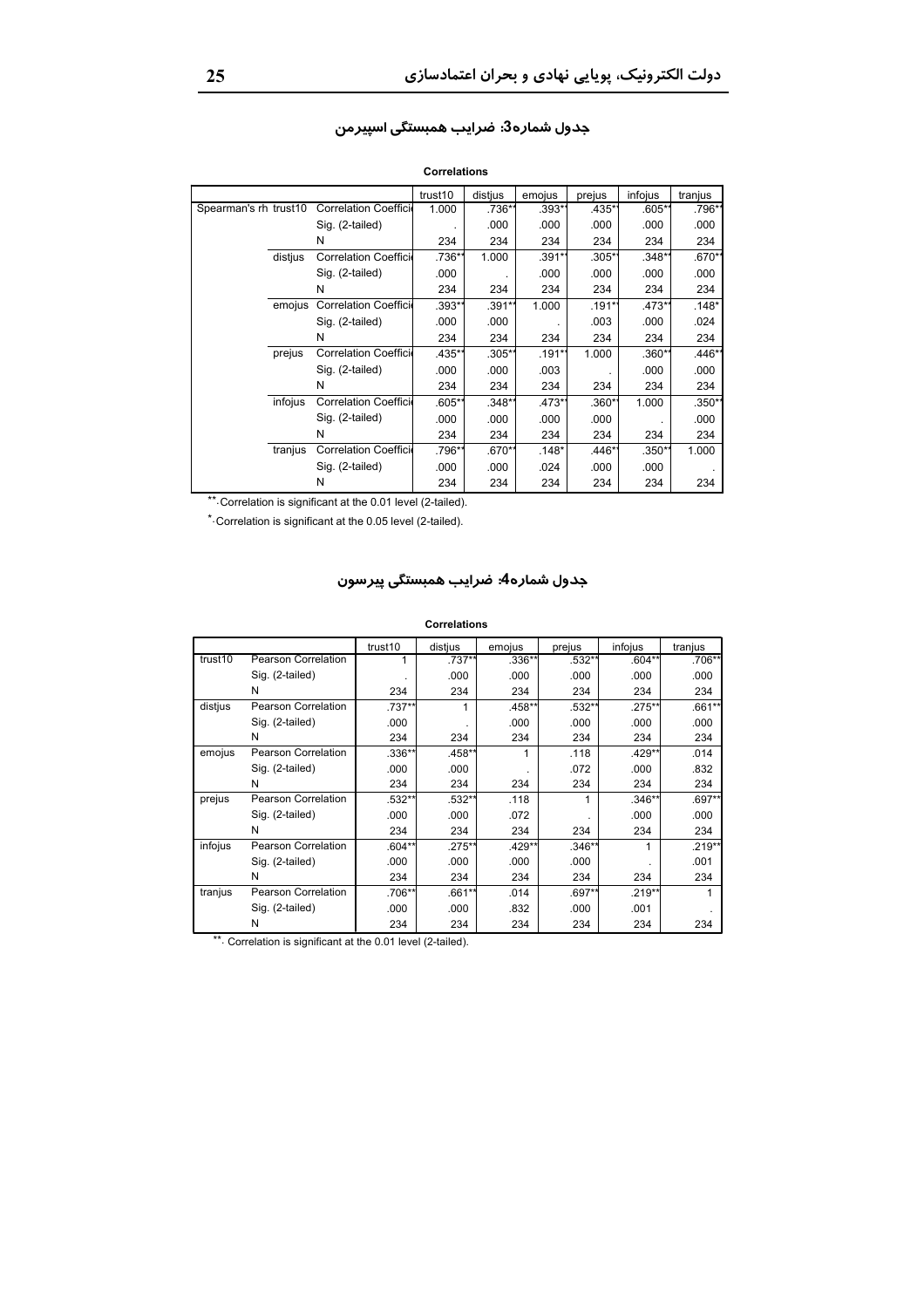بر اساس جداول فوق، همانطور که مشاهده می شــود روابــط همبســتگی اســییرمن و ييوسون بدست آمده بين متغييرهاي دولت الكترونيك - نهاد حكومت (EG 2 G) و اعتماد به ترتيب (0/408 و0/397) و دولت الكترونيك - نهاد اقتصاد (EG 2 B) و اعتمــاد بــه ترتيب (0/388 و 0/503) و دولت الكترونيک – نهاد مــذهب (EG 2 R) و اعتمــاد بــه ترتيب (0/325 و 379/0) و دولت الكترونيك – نهاد آمــوزش (EG 2 E) و اعتمــاد بــه ترتیب (59/059 و 786/0) و همچنین همبستگی اسپیرمن و پیرسون بین متغییرهای دولت الكترونيک – نهاد خانواده $(\rm EG~2~F)$ و اعتماد به ترتيب (440/0 و 541/() است.

علاوه بر روابط همبستگی فوق، می توان به روابط همبستگی بدست آمده بسین دولــت الکترونیک و نهادهای مختلف اشاره کرد، که به ترتیب بیان کننــده همبســتگی اســییرمن و يبرسون، بين دولت الكترونيك - نهاد حكومت (EG 2 G) و دولــت الكترونيــك - نهــاد اقتصــاد(EG 2 B) ،(206/ر 0/305) ، بــين دولــت الكترونيــك - نهــاد حكومــت و دولت الكترونيك – نهاد مذهب (EG 2 R)، (0/006– و0/006) ، بــين (0/006–) دولت الكترونيك – نهاد حكومت ( EG 2 G) و دولت الكترونيك- نهاد آمــوزش ( EG) ر (0/034-10/021)، بين دولت الكترونيك -نهاد حكومت (EG 2 G) و دولت الكترونيك - نهاد خانواده (EG 2 B)، (1689- و168/0)، دولت الكترونيك - نهياد اقتصــاد (EG 2 C [F]) و دولــت الكترونيــك – نهــاد مــذهب (EG 2 R)،(83).(EG و و دولت الكترونيك – نهاد اقتصاد (EG 2 B) و دولت الكترونيك – نهاد آمــوزش) (EG 2 B) و دولت (EG 2 E)، (152/ 0 و30/0)، دولت الكترونيك - نهاد اقتصـاد (EG 2 B) و دولـت $\left( \mathrm{EG} ~ 2 ~ \mathrm{B} \right)$ الكترونيك – نهــاد خــانواده(EG 2 F) ،(172). (EG و 118%)، دولــت الكترونيــك – نهــاد مذهب (EG 2 R) و دولت الكترونيك - نهــاد آمــوزش (EG 2 E))، (339%و 9/295). دولت الكترونيك - نهاد مذهب (EG 2 R) و دولت الكترونيك - نهاد خــانواده( EG 2) C F ، (0/046- و 0/027)،دولت الكترونيــك - نهــاد آمــوزش (EG 2 E) و دولــت الكترونيك – نهاد خانواده(EG 2 C F)، (154) و 0/631) مي باشند.

همبستگی بین متغییرهای اعتماد و عدالت به ترتیـب اسـپیرمن و پیرســن،عبارتند از: عــدالت تــوزيعي و اعتمــاد (0/736 و 0/737)، عــدالت احساســي و اعتمــاد(9/395 و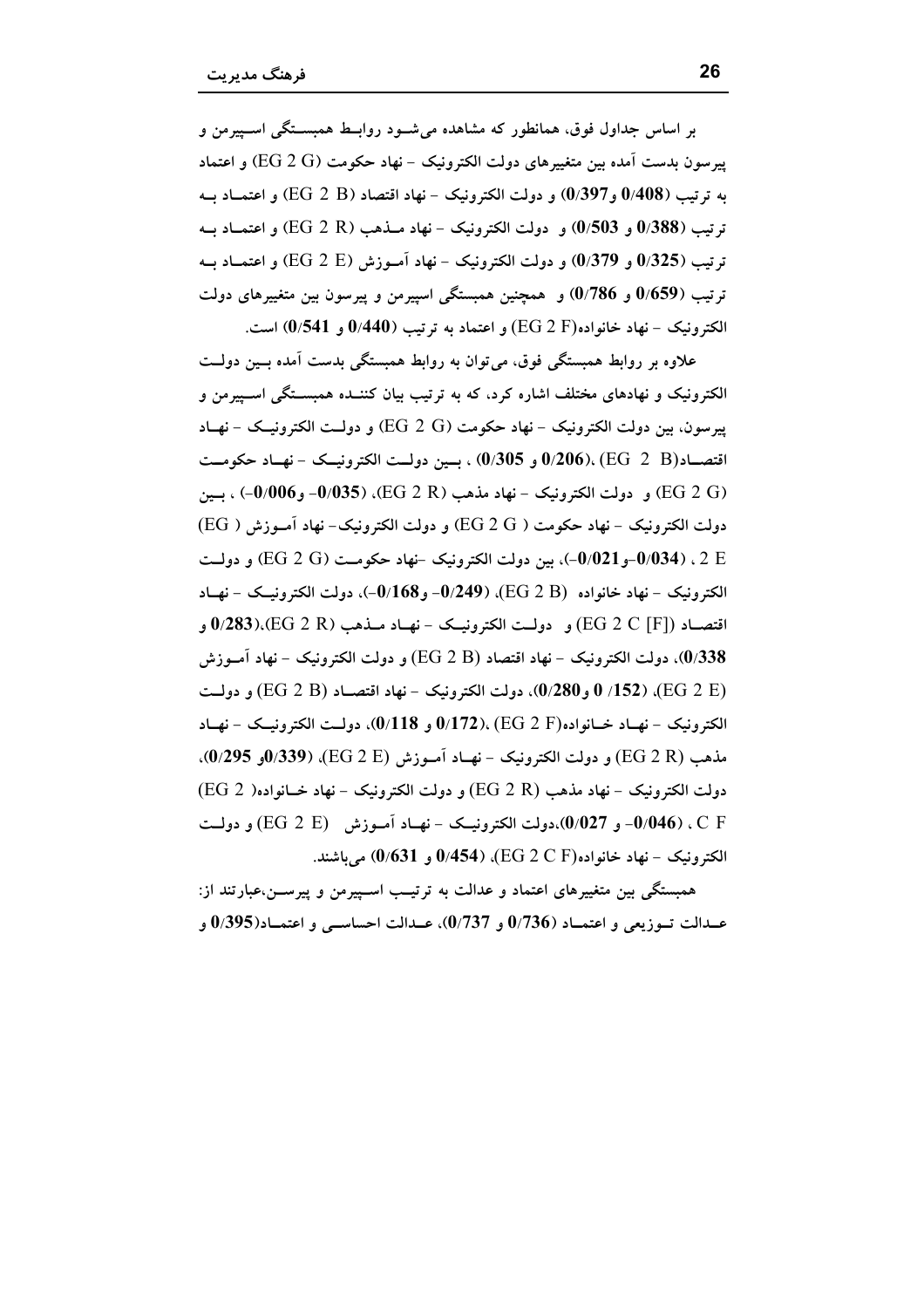$0/605$ )، عدالت رویه ای و اعتماد $0/435$  و  $0/532$ )، عدالت اطلاعاتی و اعتماد $0/605$ )  $(0.706)$ و  $(0.706)$ )، عدالت مراوده ای و اعتماد $(0.796)$  و  $(0.706)$ .

در نھایت به بررسی روابط ہمبستگی بین ابعاد مختلف عدالت مــی پــردازیم کــه بــه ترتيب اســپيرمن و پيرســن عبارتنــد از: عــدالت تــوزيعي و عــدالت احساســي(9/391 و 0/458)، عدالت توزیعی و عدالت رویهای (0/305 و 0/532)، عدالت توزیعی و عدالت اطلاعاتی (0/348 و 0/275)، عدالت توزیعی و عــدالت مــراوده ای (0/670 و 0/661). عدالت احساسـي و عـدالت رويــهاي (0/191 و 0/118)، عـدالت احساسـي و عـدالت  $(0/473)$  اطلاعاتی  $(0/473)$ و  $(0/429)$ )، عدالت احساسی و عدالت مراوده ای  $(0/148)$ و  $(0/014)$ )، عدالت رويهاي و عدالت اطلاعاتي (0/360 و 346/0)، عدالت رويهاي و عدالت مــراوده ای (0/446 و 0/697))، عدالت اطلاعاتی و عدالت مراوده ای (0/350 و 0/219).

### بحث و نتيجه گيري

بدون شک می توان ادعا کرد که اعتماد مردم به دولت، سنگ زیربنــای اســتحکام هــر دولتی در جهان است. گرایش دولتها به سمت دولتهای دموکراتیک نظرات مردم را در بطن مدیریت دولتها قرار میدهد و دیکتاتورترین دولتها در دنیای معاصر نمی توانند بـه اعتمـاد مردم و مشرعیت خود بی!عتنا باشند. دولت نیز مانند هر قدرتی خود را بی نیاز از توجیــه و مشروعیت نمی بیند. بحران مشروعیت یکی از مسائل اصلی پیشرروی دولتهای سرمایهداری مدرن است(هابر ماس<sup>1</sup>,1975).

این بحران احتمالی، دولتها را به فکر انداخته اسـت تــا از ابزارهــای مختلفــی بــرای اعتمادسازی استفاده کند. روند بی اعتماد شدن مردم به دولتهای خود در حال افزایش است و دولتها به فکر چارهای برای این معضل هستند. یکی از کاراترین ابزارها که اکثــر دولتهــا روی اَن توافق نظر داشتهاند، به کارگیری تکنولوژی ارتباطـات و اطلاعــات اســت. گویــا دولتها با به کارگیری این تکنولوژی قصد دارند دولت را به دولت الکترونیک تبدیل کنند. همچنان که دادههای تحقیق نشان می دهد، ارتباط معنی داری بین یوپائیهـای نهادهــای

1. Hobermas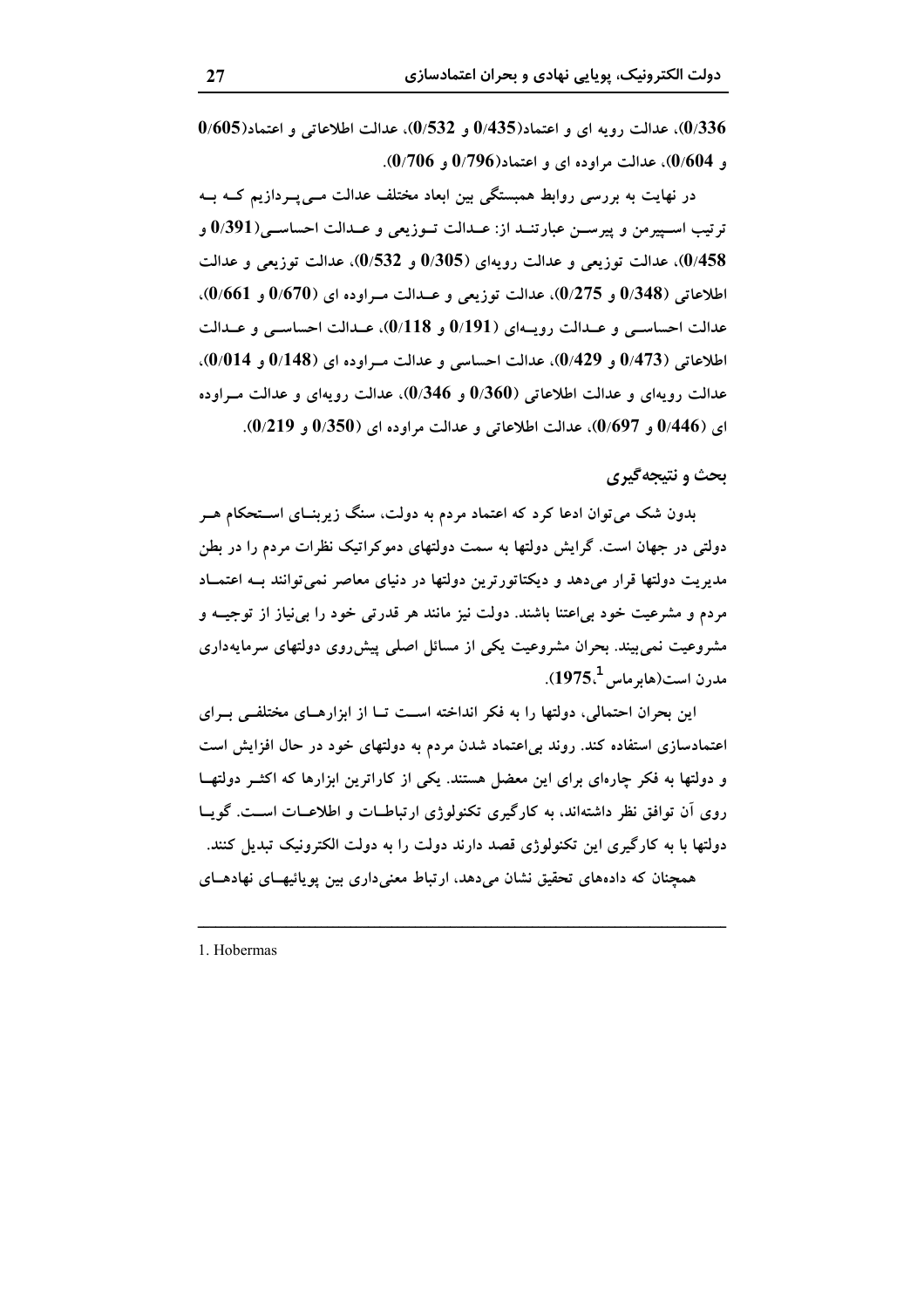دولت الکترونیک و اعتماد وجود دارد، چرا که دولتها با بهرهمندی از قابلیتهایی که دولت الکترونیک در اختیار آنها قرار میدهد بر عدالت توزیعی، رویهای و اطلاعاتی و به تبــع اَن بر اعتماد عمومی تاثیر میگذارد. همچنین دولت الکترونیک با کمک اطلاعات ارزشــمندی که در اختیار دارد، نهادهای اقتصادی را به سمت و سوی پاسخگویی به نیازهـای جامعــه سوق می،دهد که در نتیجه بر عدالت توزیعی و اطلاعاتی تاثیر گذاشته کـه در نهایــت بــه تقویت اعتماد عمومی کمک می کند. به موازات برقراری دولت الکترونیک، آموزشـهای لازم جهت بهرهمندی از تسهیلات دولـت الکترونیـک و همچنــین ایجــاد شــرایطی بــرای دسترسی همگان به دولت الکترونیک زمینه را برای برقراری عدالت اطلاعاتی که در ایجاد و تقویت اعتماد عمومی موثر است، فراهم میکند. همچنین دولت الکترونیک با توجــه بــه امکانات و مزایایی که برای شهروندان فراهم میآورد، دید افراد جامعه را نسبت به دولت بهبود می بخشد که این بهبود توسط خانوادهها به کودکان از طریق اذعان اینکه دولت بـا أنها، با رعایت عدالت احساسی و عدالت رویهای برخورد می کند، منجر به نهادینــه شــدن اعتماد به دولت در کودکان و در نهایت اجتمــاع مــیشــود. ادراک از وجــود عــدالتهای پنج گانه توسط مردم از دولت نیز در ارتباط بین پویائیهای نهادهـای دولـت الکترونیـک و اعتماد تاثیر گذار می باشد. این واقعیتها حاکی از آن است که دولت بـرای اعتمــادســازی می تواند روی ابعاد عدالت در جامعه کار کند. این بدین معنی نیست کـه در دولـت ابعـاد پنج گانه عدالت مشهود نیست، بلکه دادهها، ادراک مردم از عدالت پـنج بعــدی دولــت را نشان می دهد.

برخلاف انتظار تئوریک، عدالت احساسی و عدالت رویهای بــا اعتمــاد رابطــه منفــی نشان دادهاند؛ یعنی عدالت احساسی و عدالت رویهای دولت، روی اعتماد مردم اثر منفـی دارد. با افزایش این دو نوع عدالت، اعتماد عمومی کاهش پیدا می کند. ایــن نتیجــهگیــری مخالف عقل سليم است. به عقيده محققين، تعريف دولت و مردم از ايــن دو نــوع عــدالت متفاوت است. اَن چیزی را که دولت در رویههای خود عادلانه مــی.پینــد، مــردم عادلانــه نمی بینند. هر چند در هر کدام از موارد بین ادراک دولتمردان و ملت ممکن است شـکاف ادراکی وجود داشته باشد ولی هر چقدر این شـکاف کمتـر باشـد، احســاس عــدالت در جامعه، انسجام کارکردی می آفریند.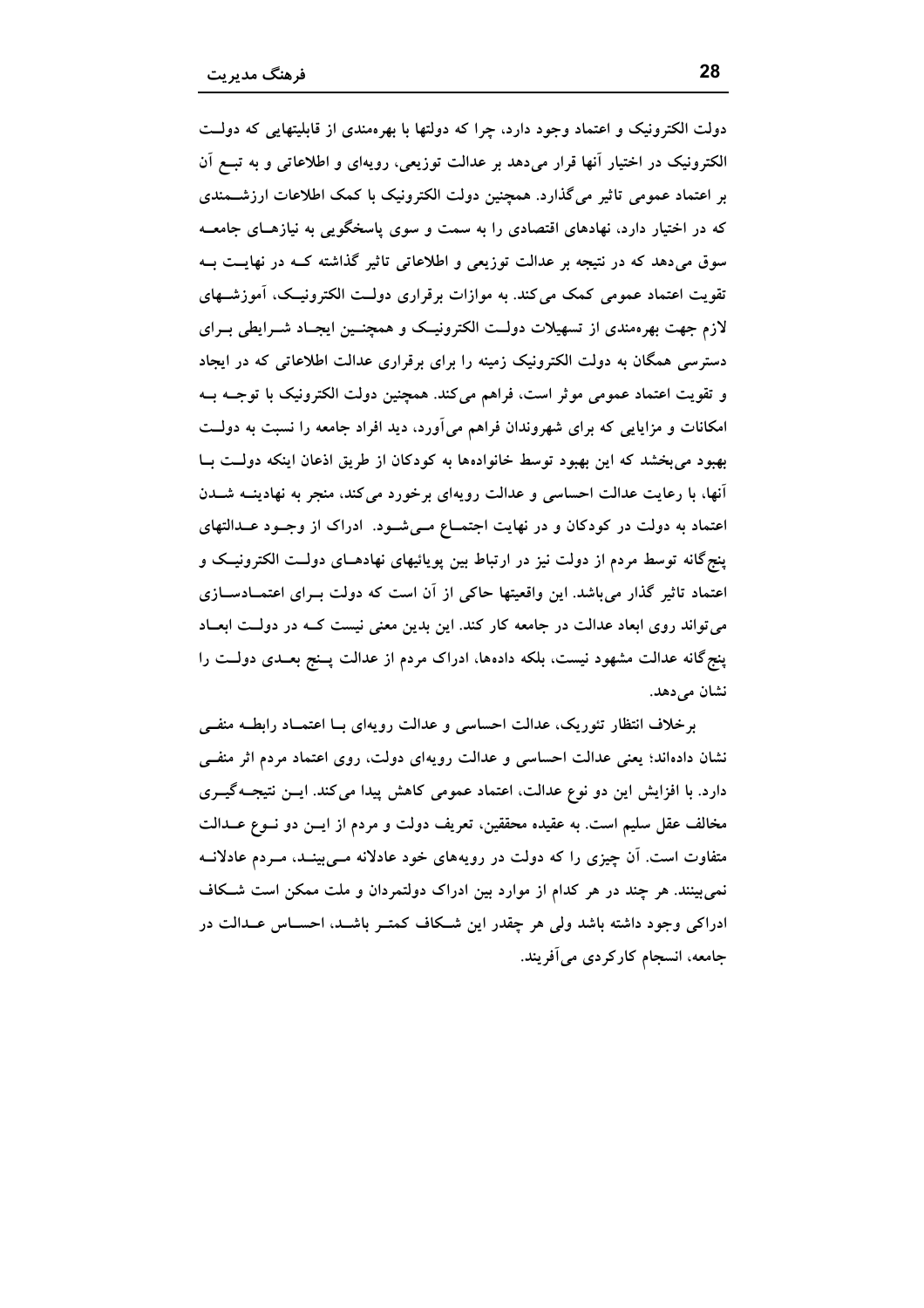عدالت اطلاعاتی بالاترین اثر را روی اعتماد نشان داده است، یعنی وجـود یــا عــدم وجود این نوع عدالت، حساسیت زیادی در جامعه ایران دارد؛ حتی ضریب آن از عــدالت توزیعی نیز بیشتر است. این ضرایب بدین معنی است که ملت به عادلانه عمــل کــردن در مورد اطلاعات حساس ترند تا توزیع منابع دیگر. پس از آن دو عدالت مراودهای نیز ضریب بالایی دارد و بدین معنی است که رعایت عدالت در مراودهها توسط دولتمردان برای مردم موضوع ارزشمندی تلقی میشود.